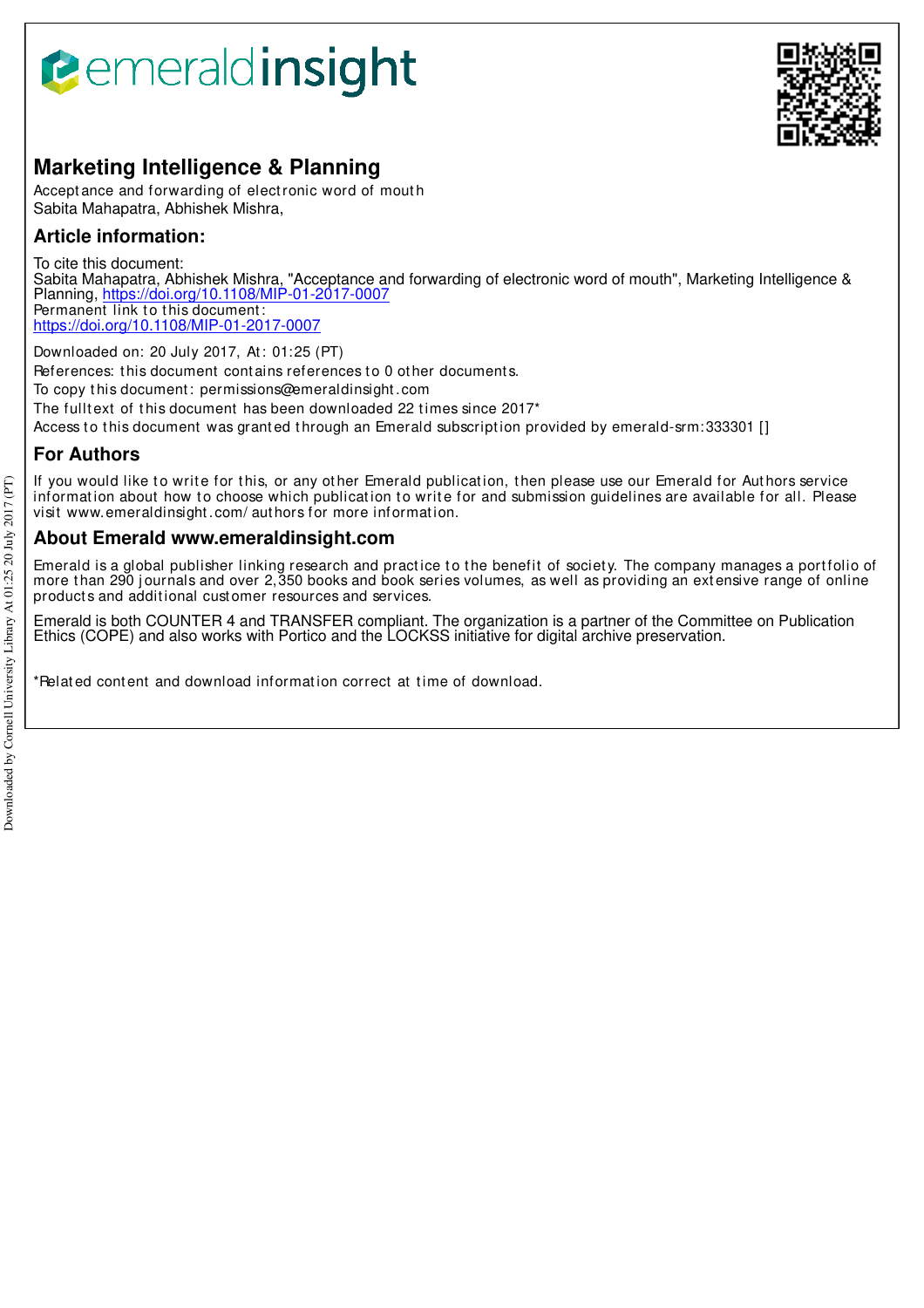## **Acceptance and forwarding of electronic word of mouth**

#### **ABSTRACT**

**Purpose:** This study examines the influence of source credibility, message credibility and tie strength, on acceptance and subsequent forwarding of electronic word of mouth. Forwarding electronic word of mouth also depends on personality traits, which this work investigates in form of moderation effect of individual regulatory focus.

**Design/Methodology/Approach:** Hypotheses are developed using social exchange theory and the elaborate likelihood model and tested using structural equation modelling. Data was collected online, using a random sample of 324 respondents in India.

**Findings:** Findings indicate that source credibility and tie strength are instrumental in influencing acceptance of electronic word of mouth. A strong mediation role of acceptance of electronic word of mouth, confirms that people tend to forward information online only if they accept it.

**Research Implications:** This study represents a unique effort to focus on the combined effects of message credibility, source credibility and tie strength on acceptance and subsequent forwarding of electronic word of mouth.

**Originality/Value:** This study provides original insights about antecedents of forwarding electronic word of mouth as well as the role of individual regulatory focus as a moderator in the process.

**Keywords:** source credibility, message credibility, tie strength, regulatory focus, electronic word of mouth.

**Paper type:** Research paper

This is a pre-print of a paper and is subject to change before publication. This pre-print is made available with the understanding that it will not be reproduced or stored in a retrieval system without the permission of Emerald Publishing Limited.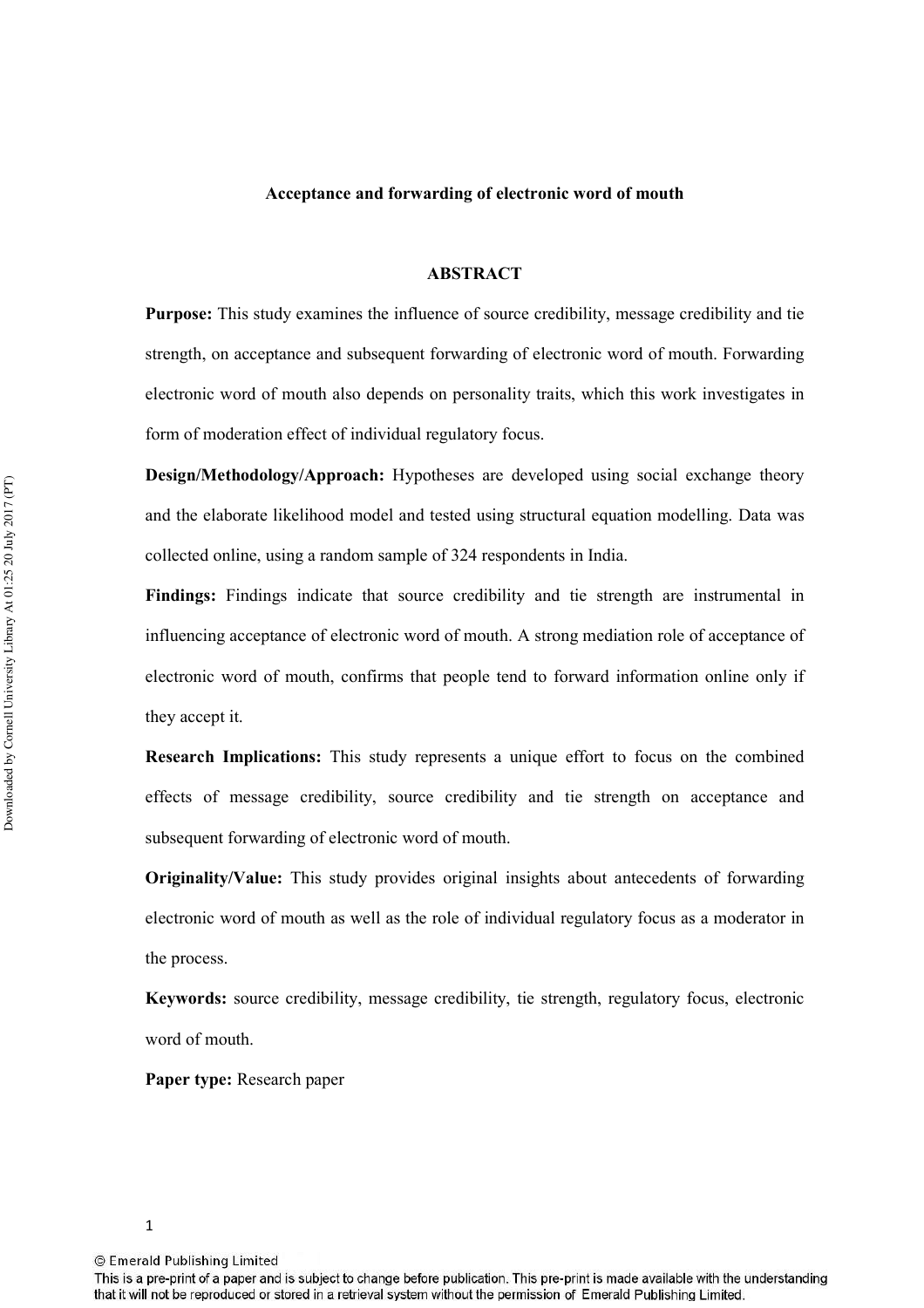# **1. INTRODUCTION**

The marketing landscape has witnessed significant growth in consumer generated content, due to easy access and quick distribution of information through the Internet. With social networking sites encouraging consumers to become part of a larger marketing community, peer-to-peer communications on these platforms represent a new form of consumer socialization, involving seeking, sharing and forwarding information. Electronic word of mouth (EWOM**)** is defined as "any positive or negative statement made by present or previous customers about a product, service or company, which is made available to large audiences via the Internet" (Abubakar et al., 2016). Interpersonal communication about products and brands is perceived to be more trustworthy than marketer generated content, as it minimises uncertainties (Mangold and Faulds, 2009). Nielsen (2012) reported consumers become four times more likely to make a brand purchase (or no-purchase) decision based on positive (or negative) online reviews, and are influenced more by testimonials than by objective product benefits (Hu et al., 2011). Advertising as a traditional form of communication appears to be gradually losing its effectiveness as a growing share of new business sales come from consumer generated rather than marketer generated content. When receivers pass forward EWOM to others in their social network, it creates a viral or ripple effect that facilitates exponential dispersion (Dobele et al., 2007). However, online communicators are generally not responsible for the consequences of their recommendations and hence, may pass on unsubstantiated information (Bickart and Schindler, 2001). Forwarding EWOM without validation by a receptor, especially when it attains wide reach, potentially damages a brand's image (Granovetter, 1973). Therefore, it is important for marketers to understand sharing, propagating and forwarding of EWOM (Referral Marketing, 2015).

This is a pre-print of a paper and is subject to change before publication. This pre-print is made available with the understanding that it will not be reproduced or stored in a retrieval system without the permission of Emerald Publishing Limited.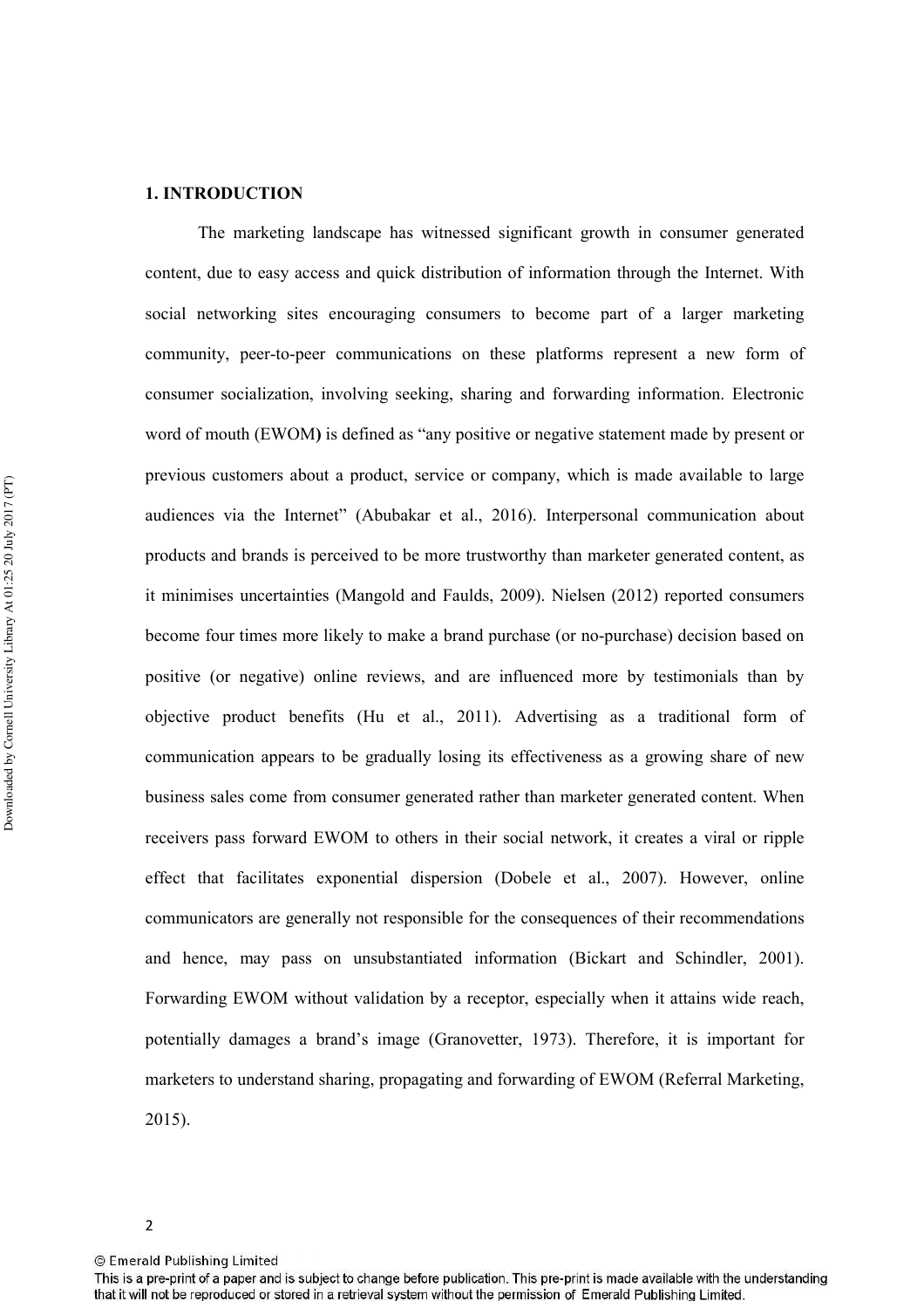Earlier research used several approaches to measure and evaluate the relative success of viral marketing communication, ranging from changes in attitude and behaviour to measures of reach, frequency, penetration, speed of transmission and content of conversations (Danilo, 2008). Acceptance and forwarding EWOM are relatively recent conceptualizations, and few studies have identified factors that lead to them, with the primary focus limited to the source or message itself or an individual's motivation to accept and believe in information received (Cheung et al., 2008; Ho and Dempsey, 2010). In contrast to previous studies (e.g. Wong, 2012) that focused on antecedents of accepting EWOM, the present work examines the impact of source credibility, message credibility and tie strength on acceptance and forwarding EWOM. Thus, this research offers three contributions. First, it provides a conceptual basis for the relationships between the three antecedents (message credibility, source credibility and tie strength) and acceptance of EWOM, with social exchange theory and elaborate likelihood model providing the theoretical underpinnings. Second, it examines acceptance of EWOM as a conduit between the antecedents and forwarding EWOM, in process offering a new perspective. Lastly, an exploration of the moderating role of individual regulatory focus, using regulatory fit theory, is a novel contribution. Regulatory fit theory has been widely applied in studies on social behaviour, including word of mouth (Haws et al., 2010; Cheema and Kaikati, 2010). This is one of the few studies to explore it as a moderator on forwarding EWOM. The paper is organised as follows, initially a review of the literature is presented, followed by theoretical background and hypotheses. Next, research methodology and findings are discussed along with theoretical and practical implications.

# **2. THEORITICAL BACKGROUND AND HYPOTHESES**

Social exchange theory (Blau, 1964) proposes that people perform certain behaviours after estimating the potential benefits of each and then selecting one with most benefits. Central to the theory is the principle of reciprocity in form of rewards for information, which

<sup>3</sup> 

<sup>©</sup> Emerald Publishing Limited

This is a pre-print of a paper and is subject to change before publication. This pre-print is made available with the understanding that it will not be reproduced or stored in a retrieval system without the permission of Emerald Publishing Limited.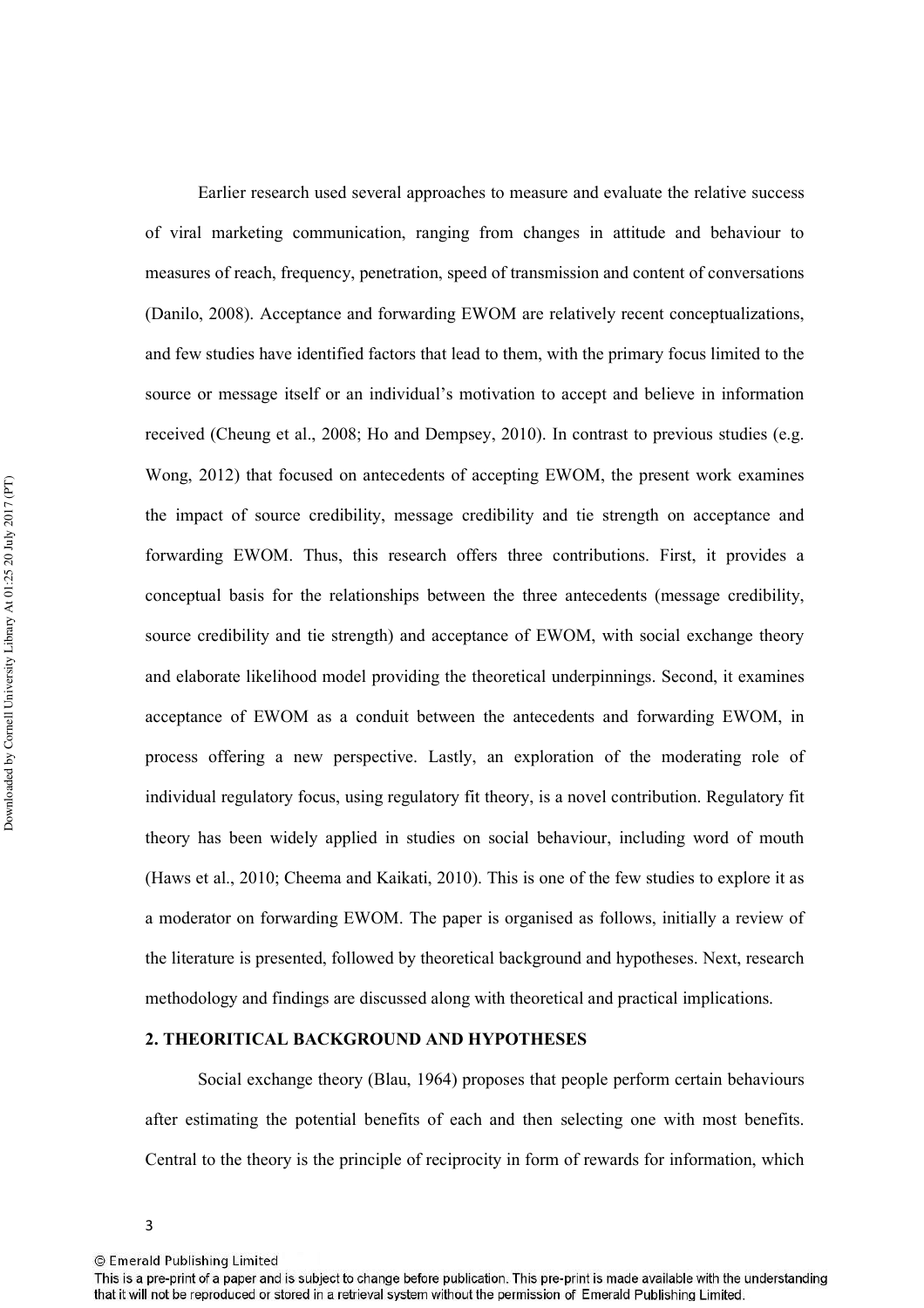makes interpersonal interaction a process whereby parties conduct activities and exchange valuable resources with one another. Members in a virtual community share and forward valuable information either for tangible rewards such as gifts, points, discounts or psychological rewards like friendship, love, support, trust, self'esteem, prestige and social interdependence (Blau, 1964; Jinyang, 2015). Hence, identifying the motive to forward information in virtual communities is of great significance, as it can stimulate information sharing behaviour (Bordia et al., 2006). Prior research related to electronic word of mouth communication can be broadly classified into three streams. The first stream focuses on antecedents to why consumers seek, believe or accept EWOM, prominent of them being argument quality (Cheung et al., 2009; Cheung et al., 2012), source credibility (Cheung et al., 2009), homophily (Wang et al., 2008) and tie strength (Chu and Kim, 2011). The second stream focuses on individual motives such as personal motivation, opportunity and ability (José'Cabezudo and Camarero'Izquierdo, 2012), need for inclusion, belongingness, uniqueness and altruism (Jason and Dempsey, 2010). Finally, the third stream centres on consequences of EWOM such as purchase decisions (Park and Lee, 2008), customer attitude and behaviour (Edward et al., 2009; Mei-Hsin Wu, 2013), product judgement, acceptance, and adoption (Cheung et al., 2008; Lee and Youn, 2009), marketing implications (Chen and Xie, 2008; Trusov et al., 2009), and information dissemination (Jacob et al., 2015; Wong, 2012; Minxue Huang et al., 2011). In this work, accepting EWOM (AEWOM) is defined as the extent to which a recipient believes EWOM information to be true and is likely to consider it valid. Forwarding EWOM (FEWOM) refers to the intention of resending the information received (Gershoff et al., 2003).

# 2.1. Antecedents to AEWOM

Consumers are now playing an active role in creating, generating and distributing EWOM independent of a marketer (Berthon et al., 2008). Customer acquisition through

<sup>4</sup> 

<sup>©</sup> Emerald Publishing Limited

This is a pre-print of a paper and is subject to change before publication. This pre-print is made available with the understanding that it will not be reproduced or stored in a retrieval system without the permission of Emerald Publishing Limited.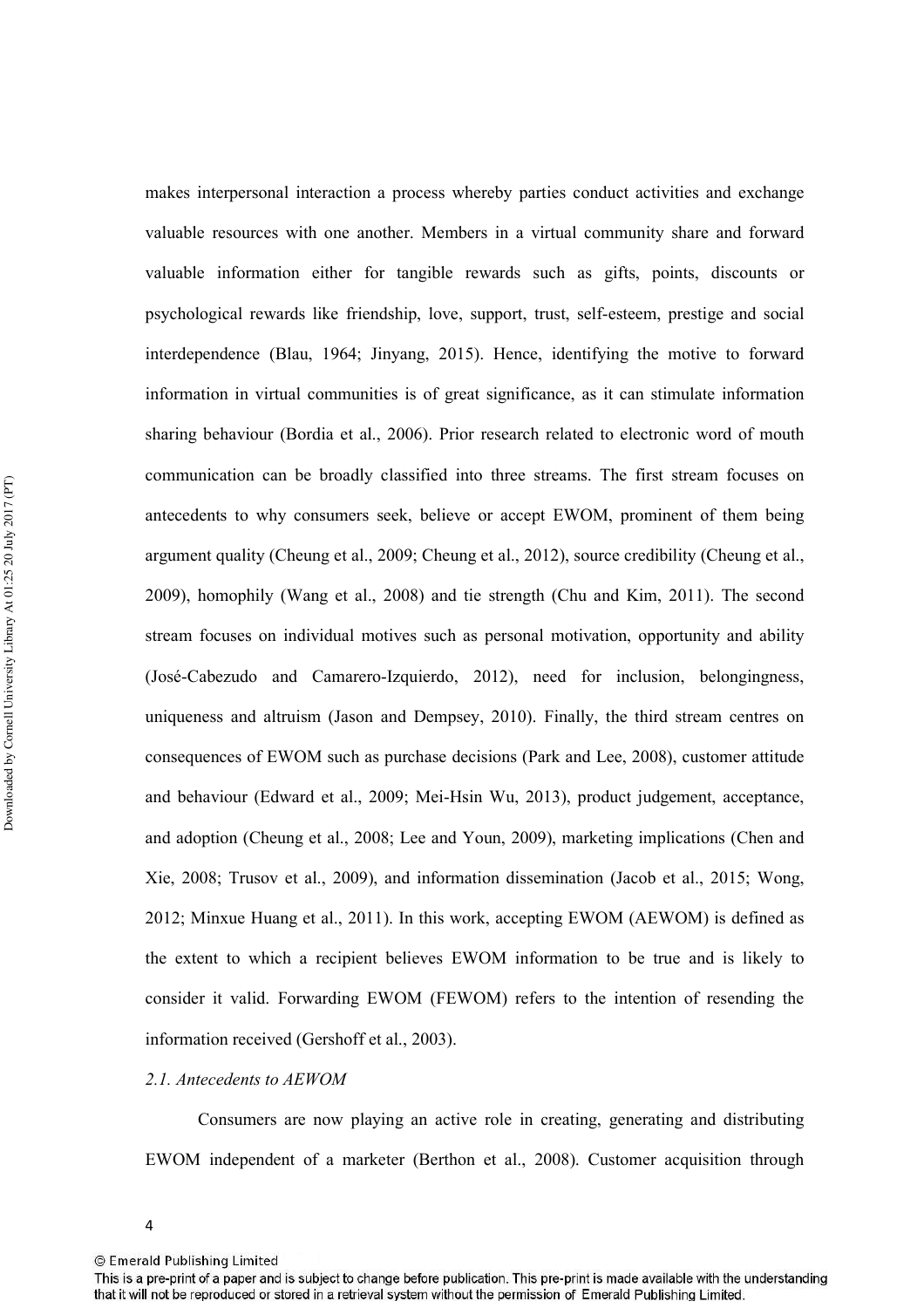referrals and word of mouth has, thus, become an important goal for firms (Roy et al., 2014). However, there is a gap in our knowledge about factors that influence AEWOM and subsequent FEWOM, despite the fact they both contribute greatly to brand success (Ho and Dempsey, 2010). Previous studies have focused largely on the persuasive effect of EWOM with little exploration of factors that cause it. Elaborate likelihood model (ELM) is one of the most frequently used theoretical frameworks for EWOM (Chan and Ngai, 2011; Park and Lee, 2008; Gupta and Harris, 2010). According to ELM, individuals will process EWOM using either a 'central' or 'peripheral' route (Yi-Wen et al., 2013), before accepting and forwarding information. The central route is manifested as message credibility in this work, while source credibility and tie strength form the peripheral route for processing information, as suggested by Sussman and Siegal (2003).

## 2.1.1 Source credibility and AEWOM

Participants in a social world are often strangers with no physical proximity and therefore, the credibility of the information source becomes critical for AEWOM. Consumers often use heuristic cues to assess the credibility of EWOM, and source credibility is considered one of the main factors that determines their trust (Paul and Cara, 2015). Source credibility refers to the extent to which a source is perceived to be trustworthy, credible, and knowledgeable (Petty et al., 1981). A trustworthy source provides valid and persuasive information due to his/her possession of expertise, either through skills or knowledge, and this is amply discussed in literature (Dou et al., 2012; Lawrence et al., 2013; Ho and Dempsey, 2010). Online reviews derived from product/service usage expertise in form of consumer experiences, testimonials and recommendations are considered to have no financial profit motive on the part of a sender and hence, the credibility of a source is usually not questioned (Hass, 1981). Receivers judge information based on perceived expertise and trustworthiness of the source, and perceived credibility enhances message validity and

<sup>©</sup> Emerald Publishing Limited

This is a pre-print of a paper and is subject to change before publication. This pre-print is made available with the understanding that it will not be reproduced or stored in a retrieval system without the permission of Emerald Publishing Limited.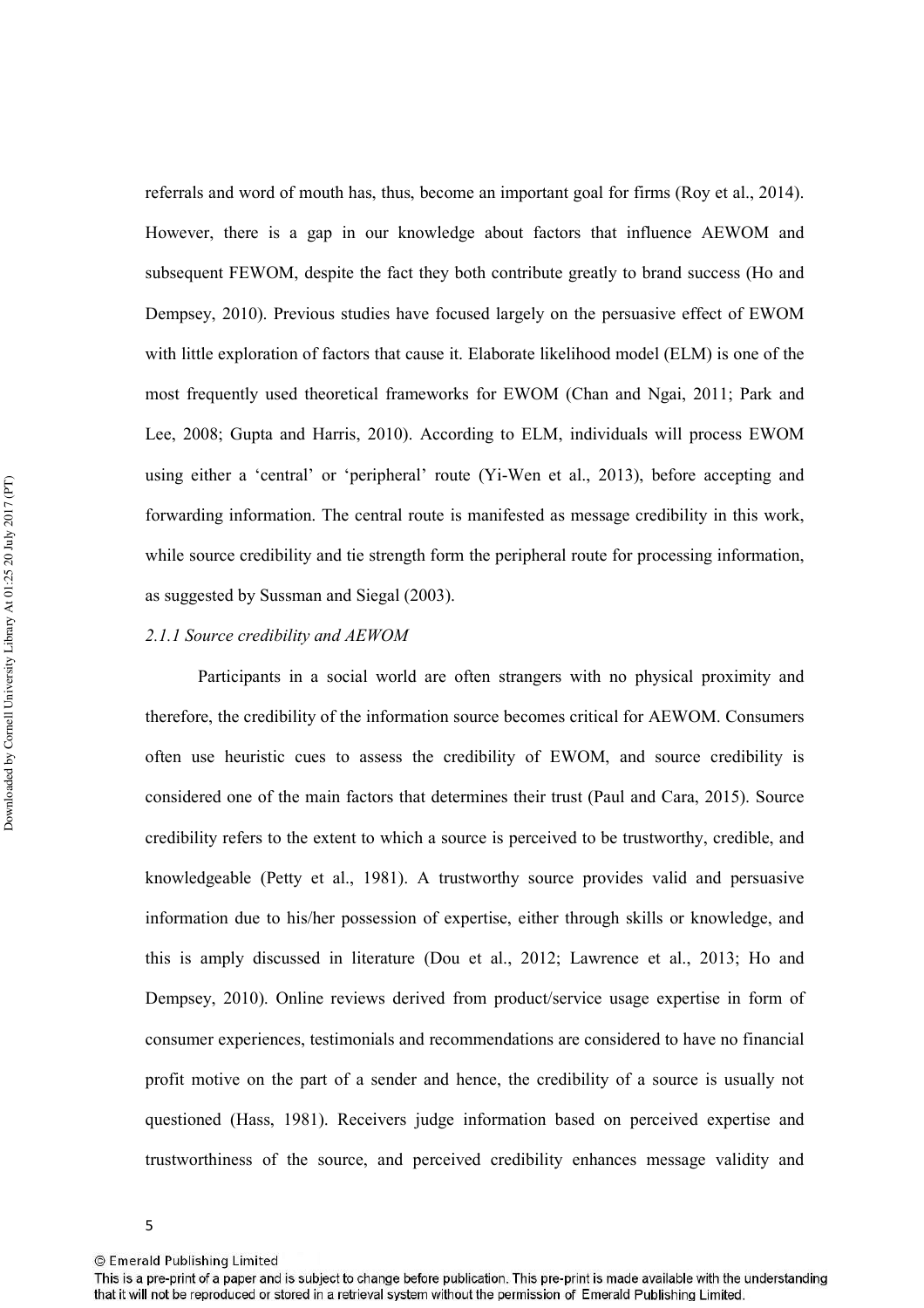minimises cognitive costs. Such online reviews are considered to be valid, truthful and worth accepting (Sweeney et al., 2008). Hence:

**H1:** Source credibility is positively associated with AEWOM.

# 2.1.2. Message credibility and AEWOM

Message credibility refers to the extent to which one perceives, reviews or recommends a message as believable (Fogg et al., 2002). A review is considered credible when a receiver perceives it as believable, truthful and factual (Cheung et al., 2009). An individual is likely to accept a review depending on his/her perception of credibility of a message, represented by its cognitively rich content and diagnostic character, indicating its perceived usefulness (Sweeney et al.2012). Consumers evaluate a review as credible based on knowledge gained, and reciprocate through adoption (Wathen and Burkell, 2002; Sussman and Siegal, 2003). Hence:

**H2:** Message credibility is positively associated with AEWOM.

## 2.1.3. Tie strength and AEWOM

Peer communication on social media is largely dependent on tie strength, generally manifested as close-knit communities, forums and groups with limited access to outsiders. Tie strength is determined by the intensity of social relationships amongst members and ranges from weak to strong, depending on the amount of time spent, emotional intensity, intimacy shared, and reciprocity (Granovetter, 1973). As Antheunis et al. (2010) demonstrated, stronger ties imply similar opinions, beliefs and attitudes, as strongly connected people exhibit greater demographic equivalence (Mesch and Talmud, 2007). Strong ties as an outcome of frequent interactions result in higher trust, harmonious relationships and effective transfer of ideas and information (Hansen, 1999) and this closeness increases the acceptance of EWOM (Mazzarol et al., 2007). Thus:

**H3:** Tie strength is positively associated with AEWOM.

This is a pre-print of a paper and is subject to change before publication. This pre-print is made available with the understanding that it will not be reproduced or stored in a retrieval system without the permission of Emerald Publishing Limited.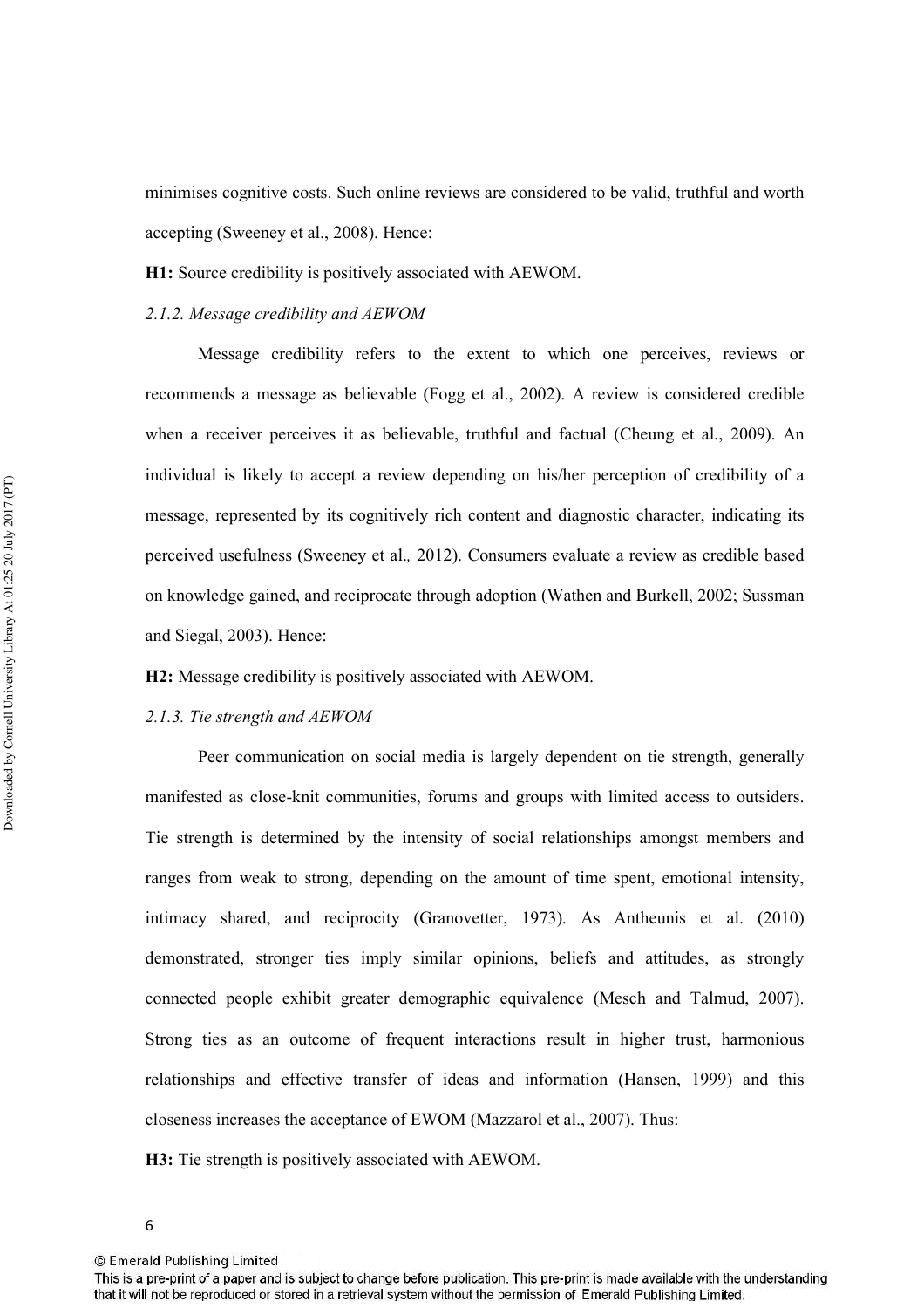# 2.2. AEWOM and FEWOM

Sussman and Siegal (2003) use ELM to explain how individuals process and judge a message and suggest that consumers forward online reviews only when they accept the validity of EWOM, contingent on both source and content credibility. Reviews perceived as credible will be considered valuable and useful and accepted and shared, causing widespread diffusion thereby lengthening the word of mouth chain (Minxue et al., 2011). Previous studies on information adoption have focused on how people internalise and use incoming information and then decide to pass it forward (Nonaka, 1994). Cheung et al. (2008) employed an information adoption model and found a strong link between perceived information usefulness and its subsequent spread among online communities. Thus:

**H4:** Acceptance of EWOM is positively associated with forwarding EWOM.

# 2.3. Mediating role of AEWOM

Classical information processing and response frameworks include Strong's attention, interest desire, and action model (1925), Rogers' innovation adoption model (1995), McGuire's five stage information processing model (2001), and Petty and Cacioppo's ELM (1986). These models assume that message communication influences a receiver's attitude and subsequent behaviour in that sequence, and the decision to pass a message forward or not follows the attitude towards the received information. Previous studies (Cheung et al., 2009; Berger and Milkman, 2009) proposed a positive and strong association between positive message evaluation, banked on credibility, leading to acceptance and forwarding of EWOM and thus, it seems that forwarding occurs only when consumers find information valuable and develop a positive attitude (Phelps et al., 2004). In their recent study, Cho et al. (2014) also established that a message from known group members who enjoy high trust and harmonious relationships are more likely to be noticed, opened and forwarded, as the message is perceived to be more informative, entertaining, and less risky (Hansen, 1999; Mazzarol et al.,

<sup>7</sup> 

<sup>©</sup> Emerald Publishing Limited

This is a pre-print of a paper and is subject to change before publication. This pre-print is made available with the understanding that it will not be reproduced or stored in a retrieval system without the permission of Emerald Publishing Limited.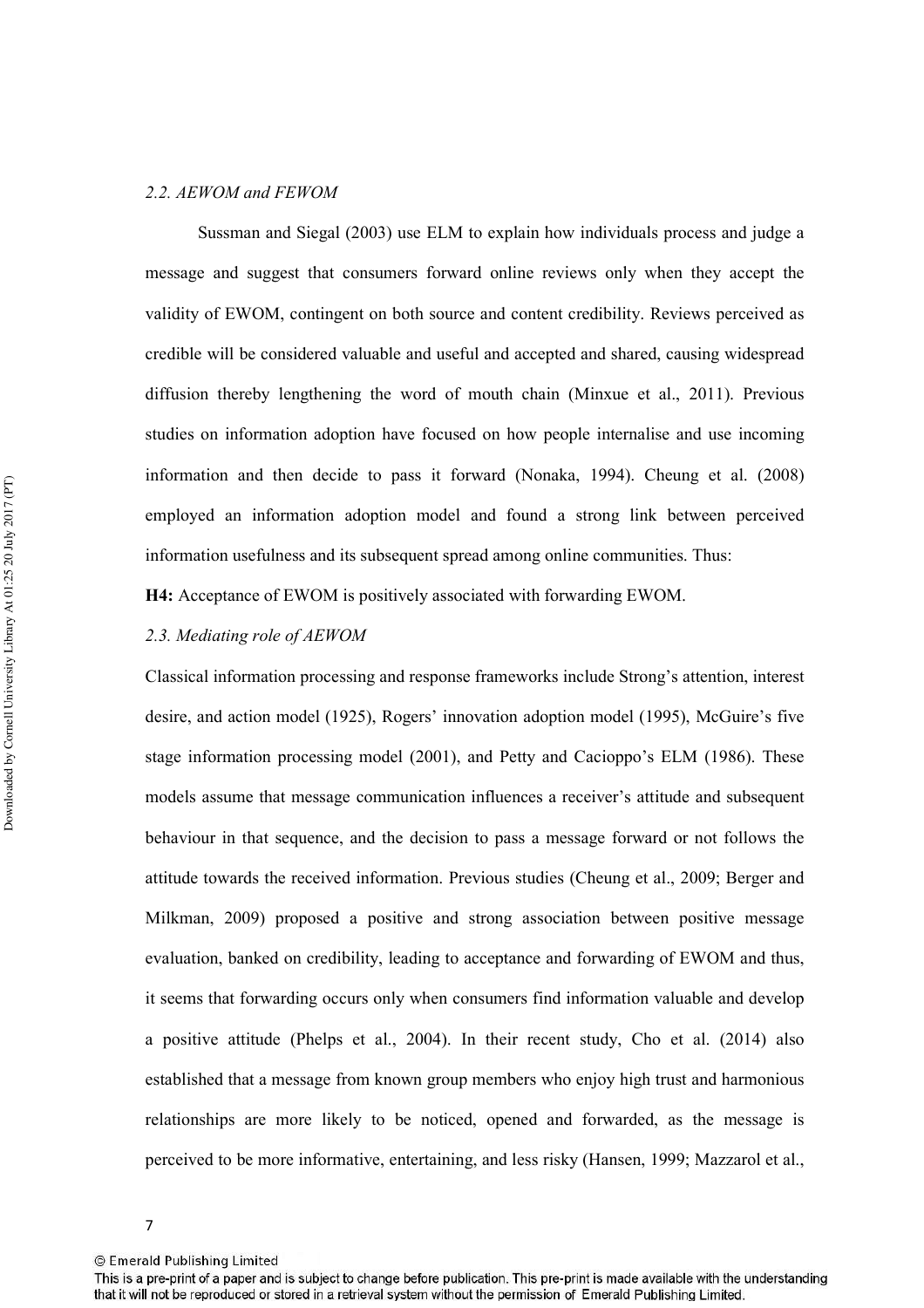2007). Furthermore, Chu and Kim (2011) and Wong (2012) suggested that consumers carefully evaluate source and message credibility before forwarding a message to other members with close ties. Therefore, this study proposes that a message gets diffused only when it is accepted, based on its evaluation of the three antecedents. Hence:

**H5:** AEWOM mediates the relationship between source credibility and FEWOM.

**H6:** AEWOM mediates the relationship between message credibility and FEWOM.

**H7:** AEWOM mediates the relationship between tie strength and FEWOM.

## 2.4. Moderating role of regulatory focus

Over the years, regulatory focus theory has been an important area in research to understand consumer goal attainment (Higgins, 1997; Haws et al., 2010). The personality traits of an individual are a significant determinant of message transmission, as needs for competence, achievement, accomplishment and a desire to make a difference in the social environment are important motivators for engaging in EWOM (Sundaram et al., 1998). According to regulatory focus theory, a 'promotion' focused person is concerned about personal growth and advancement, while a 'prevention' focused person is concerned about safety and protection through fulfilment of duties and obligations (Higgins, 1997, 1998). Therefore, promotion focused individuals with an approach strategy for goal attainment are expected to exhibit intentions to forward EWOM in return for a sense of achievement (Förster et al., 1998). In contrast, prevention focused individuals, having an avoidance strategy, will not forward EWOM as they view this as an intrusion on the privacy of others (Förster et al., 1998; Higgins, 2002). Hence, this study argues the regulatory focus of the recipient will influence the relationship between accepting and forwarding EWOM.

**H8:** Promotion focused individuals will be more willing to forward EWOM once it is accepted compared to prevention focused individuals.

## **3. METHODOLOGY**

This is a pre-print of a paper and is subject to change before publication. This pre-print is made available with the understanding that it will not be reproduced or stored in a retrieval system without the permission of Emerald Publishing Limited.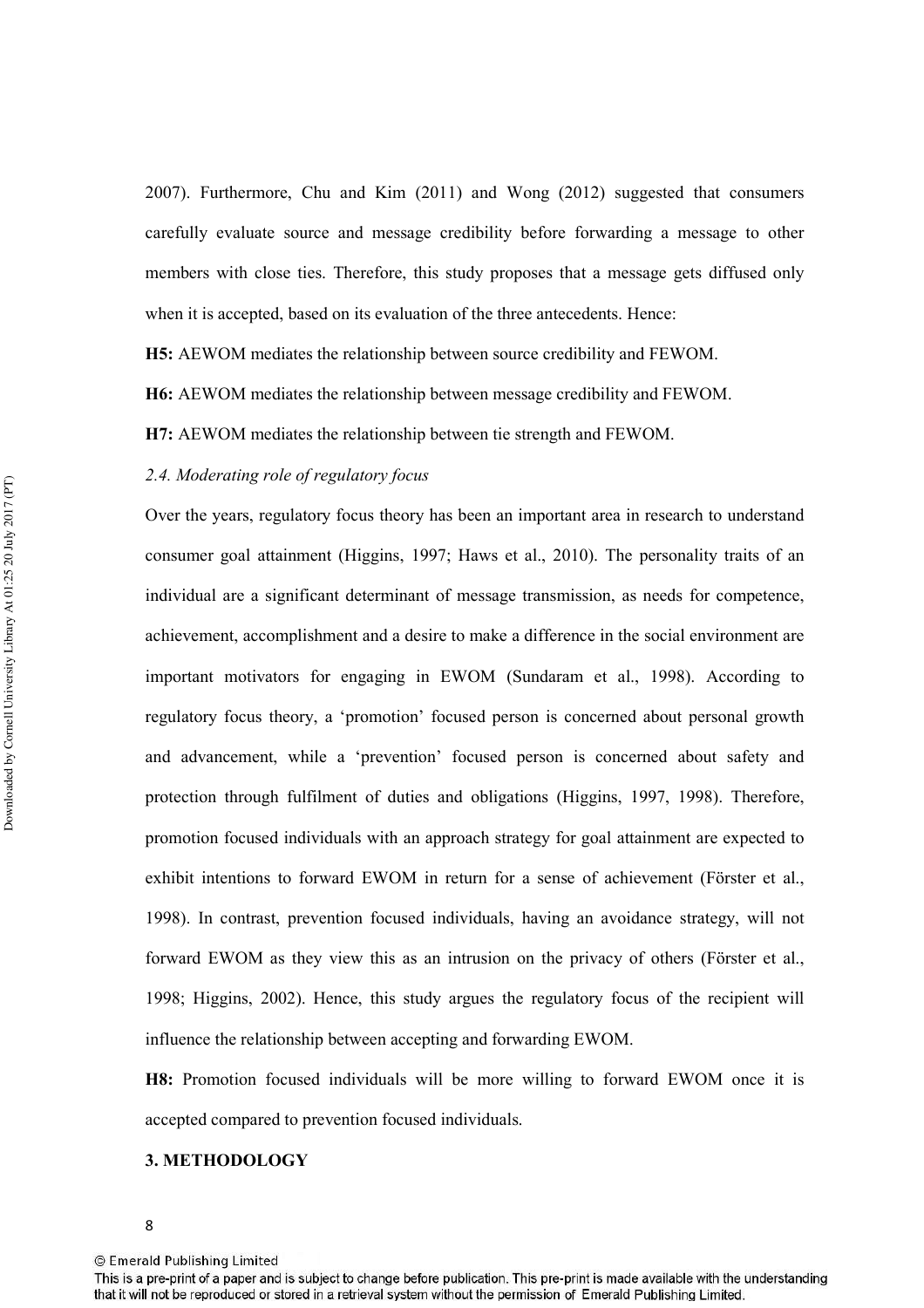## 3.1. Measurement scales

The present study uses an eight-item instrument from Beltramani (1982) to measure message credibility, an eight-item instrument from Bearden and Netemeyer (1999) to measure source credibility, and a four-item scale developed by De Bruyn and Gary (2008) to measure tie strength. AEWOM is measured by a four-item instrument by Wu and Shaffer (1987) and Gershoff et al. (2003), while FEWOM is measured by a six'item scale developed by Sun et al. (2006). Finally, to measure regulatory fit, an eight-item scale by Lockwood et al. (2002) is employed. A seven-point anchor was used for all the items ranging from 1 (strongly disagree) to 7 (strongly agree) in the final questionnaire. To reduce common method bias, the survey was designed such that the independent and dependent variables were presented non'sequentially (Podsakoff et al., 2003). An English version of the questionnaire was pre-tested with fifty respondents to ensure clarity of meaning of each statement. The final research instrument is presented in Appendix A.

## 3.2. Data collection

A structured online questionnaire was developed and data was collected in from June to July 2016. Only those respondents who had made some purchase, based on an online review/recommendation, within last six months qualified for the survey. Panel data from a national panel service provider was used for this study. Panels are comprised of a large number of willing and qualified respondents, and make the data collection process more accurate and efficient (Deutskens et al., 2006). A total of 650 people were emailed the questionnaire and after quality checks and accounting for invalid or incomplete responses, a total of 324 complete questionnaires were obtained, reflecting a response rate of 49%.

# **4. DATA ANALYSIS AND RESULTS**

Of the total sample, 56.8% percent were men, 29.3 percent were less than 26 years of age, and 68.4 percent were university graduates or below. The data was split into two samples

<sup>9</sup> 

This is a pre-print of a paper and is subject to change before publication. This pre-print is made available with the understanding that it will not be reproduced or stored in a retrieval system without the permission of Emerald Publishing Limited.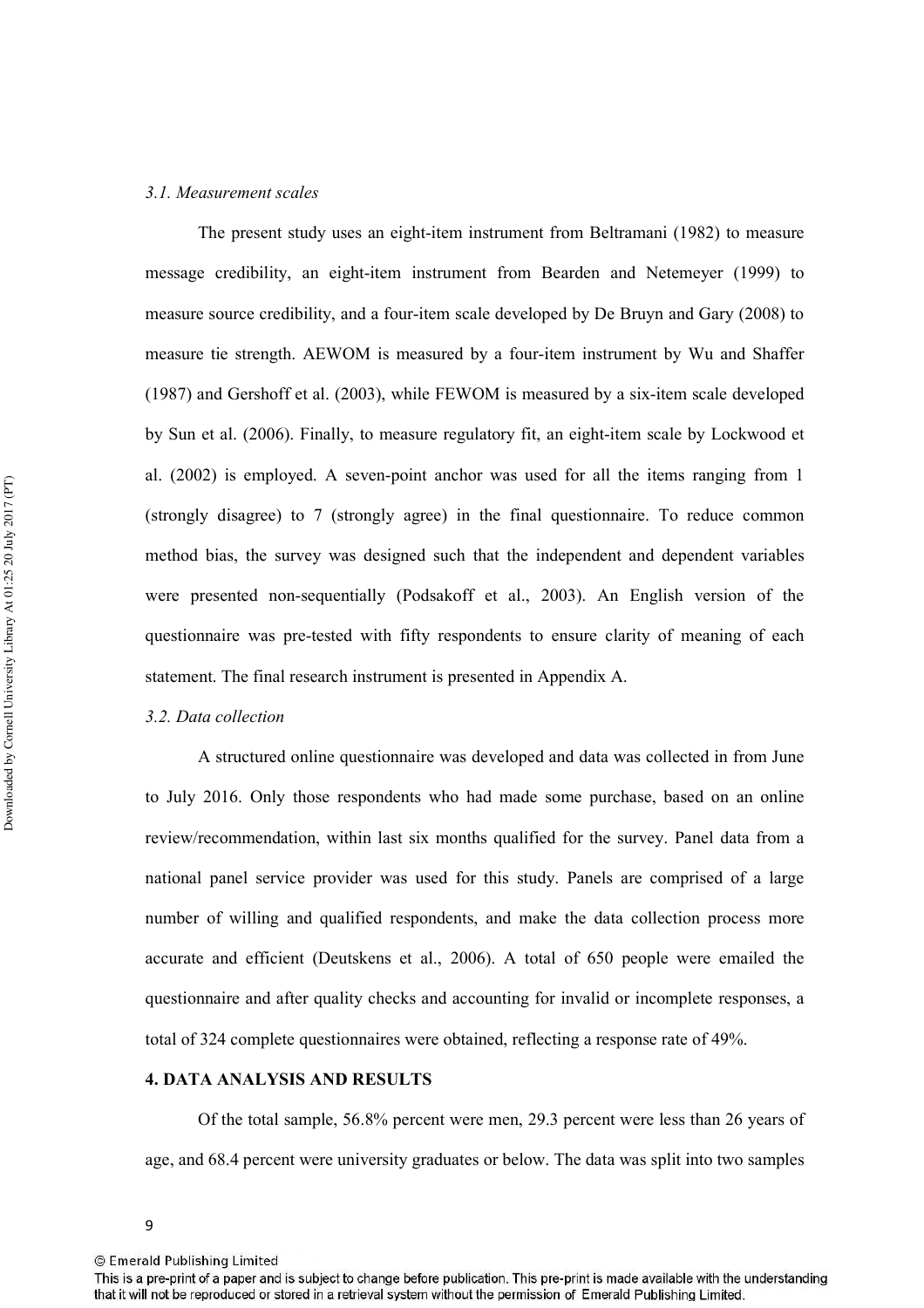(sample 1: 160 responses; sample 2: 164). Sample 1 was used for testing psychometric properties of measures while sample 2 was used to test the structural model as well as for mediation and moderation analyses.

## 4.1. Measurement model (sample 1)

Exploratory factor analysis was not performed as all measures in the main model used well'tested scales without any item additions. Additionally, exploratory factor analysis allows for variables to freely load across constructs, often producing counterintuitive results (Anderson and Gerbing, 1988). To test measurement and structural integrity of the constructs and items, both covariance based structural equation modelling (CBSEM) using AMOS, as well as partial least squares based structural equation modelling (PLS-SEM) using SMARTPLS were used as they complement each other in their data requirements, strengths and weaknesses. While PLS-SEM is relatively immune to small and non-normal data compared to CBSEM, CBSEM provides more robust values to loadings and path values for testing theories (Hair et al., 2013). Hence, a convergence of findings using the two methods for both factor loading and path values would establish the statistical robustness of the framework. First, the measurement model was tested for reliability and validity in accordance with Anderson and Gerbing's (1988) two-step approach, where a confirmatory factor analysis (CFA) is first performed using AMOS 14 and superimposed with the outer model readings from Smart PLS 2.0. The fit indices obtained from CFA with CBSEM represent a reasonable fit with the Tucker Lewis Index (TLI), Incremental Fit Index (IFI) and Comparative Fit Index (CFI) values of 0.92, 0.93 and 0.93 respectively. Similarly, root mean square error of approximation (RMSEA) and root mean square residual (RMR) present a good measurement model picture with values of 0.09 for each. Construct validity is ensured through convergent and discriminant validities (Table 1), where convergent validity is examined by checking

This is a pre-print of a paper and is subject to change before publication. This pre-print is made available with the understanding that it will not be reproduced or stored in a retrieval system without the permission of Emerald Publishing Limited.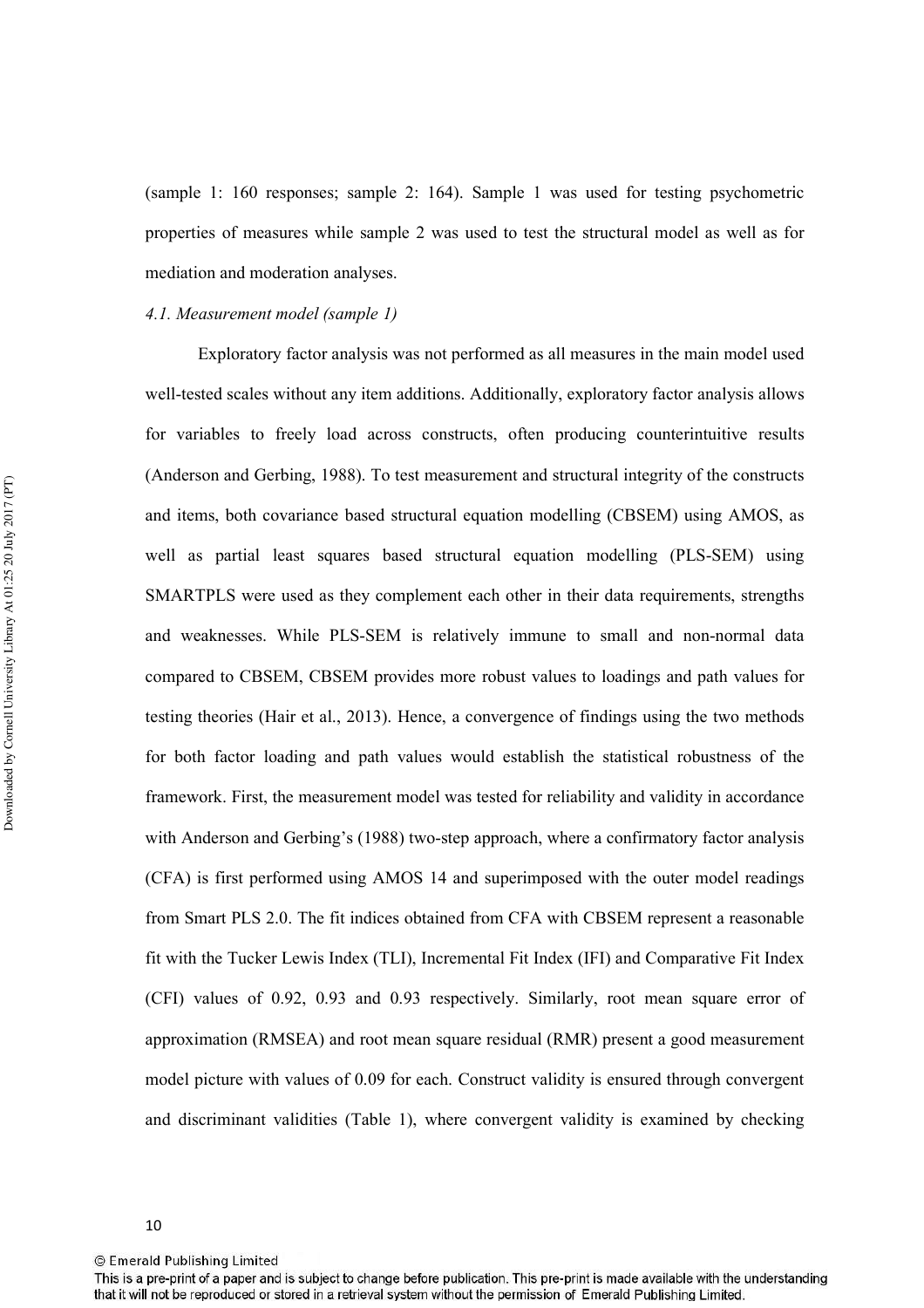composite reliability (CR) of each construct (which should be above 0.7) and average variance extracted (AVE), which should be above 0.5 (Tabachnick and Fidell, 2007).

''''''''''''''''''''''''''''''''''''''''''''''''''''''''''''''''''''''''''''''''''''''''''''''''''''''''''''''''

# INSERT TABLE 1 AROUND HERE

''''''''''''''''''''''''''''''''''''''''''''''''''''''''''''''''''''''''''''''''''''''''''''''''''''''''''''''''

 For discriminant validity, the AVE for each construct was compared to the squared correlation of the construct in question. None of the squared correlations exceeded the AVE for any particular construct (Fornell and Larcker, 1981). Additionally, correlation between the two variables is fixed at 1.0, and the chi square value of the difference is estimated between this restricted model and an unrestricted CFA model (Anderson and Gerbing, 1988). On comparing the original unrestricted model with every restricted model, all cases had a significantly poorer fit (i.e.  $\Delta \chi^2$  (1) > 3.84), thus, indicating sufficient discriminant validity.

4.2. Structural model (Sample 2)

The structural model was tested using a fully disaggregated structural model using both CBSEM and PLS'SEM to ensure robustness of the loadings as well as the paths (Bagozzi and Heatherton, 1994). Complete disaggregation models capture more information compared to a path analysis with summated measures and is used as depicted in Figure 1 (Bagozzi and Heatherton, 1994).

''''''''''''''''''''''''''''''''''''''''''''''''''''''''''''''''''''''''''''''''''''''''''''''''''''''''''''''''

# INSERT FIGURE 1 AROUND HERE

''''''''''''''''''''''''''''''''''''''''''''''''''''''''''''''''''''''''''''''''''''''''''''''''''''''''''''''''

 The fit index obtained from CBSEM is satisfactory with IFI, TLI and CFI values at 0.93, 0.92 and 0.92 respectively. RMR and RMSEA were also very low at 0.09 and 0.06, suggesting a good model fit. The  $R^2$  and redundancy values for dependent variables, obtained as an output of PLS-SEM, also suggests good predictive validity for the model.

This is a pre-print of a paper and is subject to change before publication. This pre-print is made available with the understanding that it will not be reproduced or stored in a retrieval system without the permission of Emerald Publishing Limited.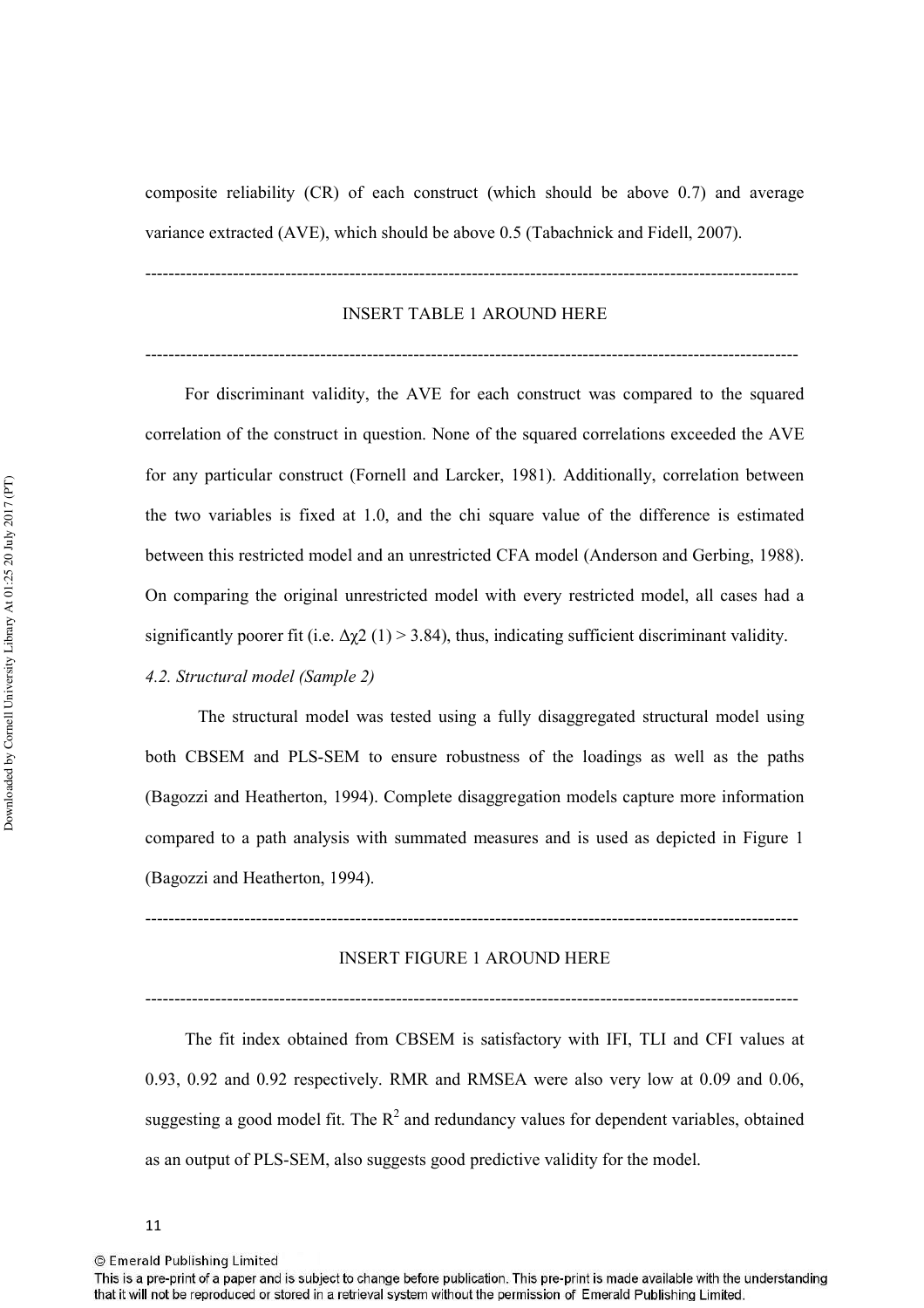## 4.3. Mediation test (sample 2)

 For a stringent test of mediation, the methodology proposed by Baron and Kenny (1986) was adopted. Through path analysis using both CBSEM and PLS'SEM, this test was completed by comparing the path coefficient of independent variables (IV) to dependent variables (DV) across a constrained model (path of mediator to DV set to zero) and an unconstrained model. Table 2 summarizes the mediation test using this methodology.

#### INSERT TABLE 2 AROUND HERE

''''''''''''''''''''''''''''''''''''''''''''''''''''''''''''''''''''''''''''''''''''''''''''''''''''''''''''''''

''''''''''''''''''''''''''''''''''''''''''''''''''''''''''''''''''''''''''''''''''''''''''''''''''''''''''''''''

As shown in Table 2, the path coefficient for the direct connection from source credibility to FEWOM reduces in absolute value as the mediating path (unconstrained path via AEWOM) is introduced, yet remains significant, indicating partial mediation. However, the direct path from tie strength to FEWOM becomes non'significant as the mediating path is introduced. This is evidence of a relationship between tie strength and FEWOM being strongly mediated by AEWOM. Theoretically, it implies that forwarding behaviour may happen because of source credibility without sufficient acceptance of the message content by a user, however tie strength leads to forwarding behaviour only when the message is accepted.

# 4.4. Moderation test (sample 2)

 The study also proposes a moderation effect of promotion and prevention focus on the relationship between acceptance and forwarding EWOM. A moderation test was conducted using hierarchical moderated regression analysis (HMRA) (Sharma et al., 1981). Both independent and moderator variables (continuous) were mean'centred to prevent bias in the regression coefficients. Summated measures of constructs were created for this analysis. The moderators were classified depending on the significance of the coefficients of the interaction term as well as those of predictor and moderator variables. All independent variables were

<sup>©</sup> Emerald Publishing Limited

This is a pre-print of a paper and is subject to change before publication. This pre-print is made available with the understanding that it will not be reproduced or stored in a retrieval system without the permission of Emerald Publishing Limited.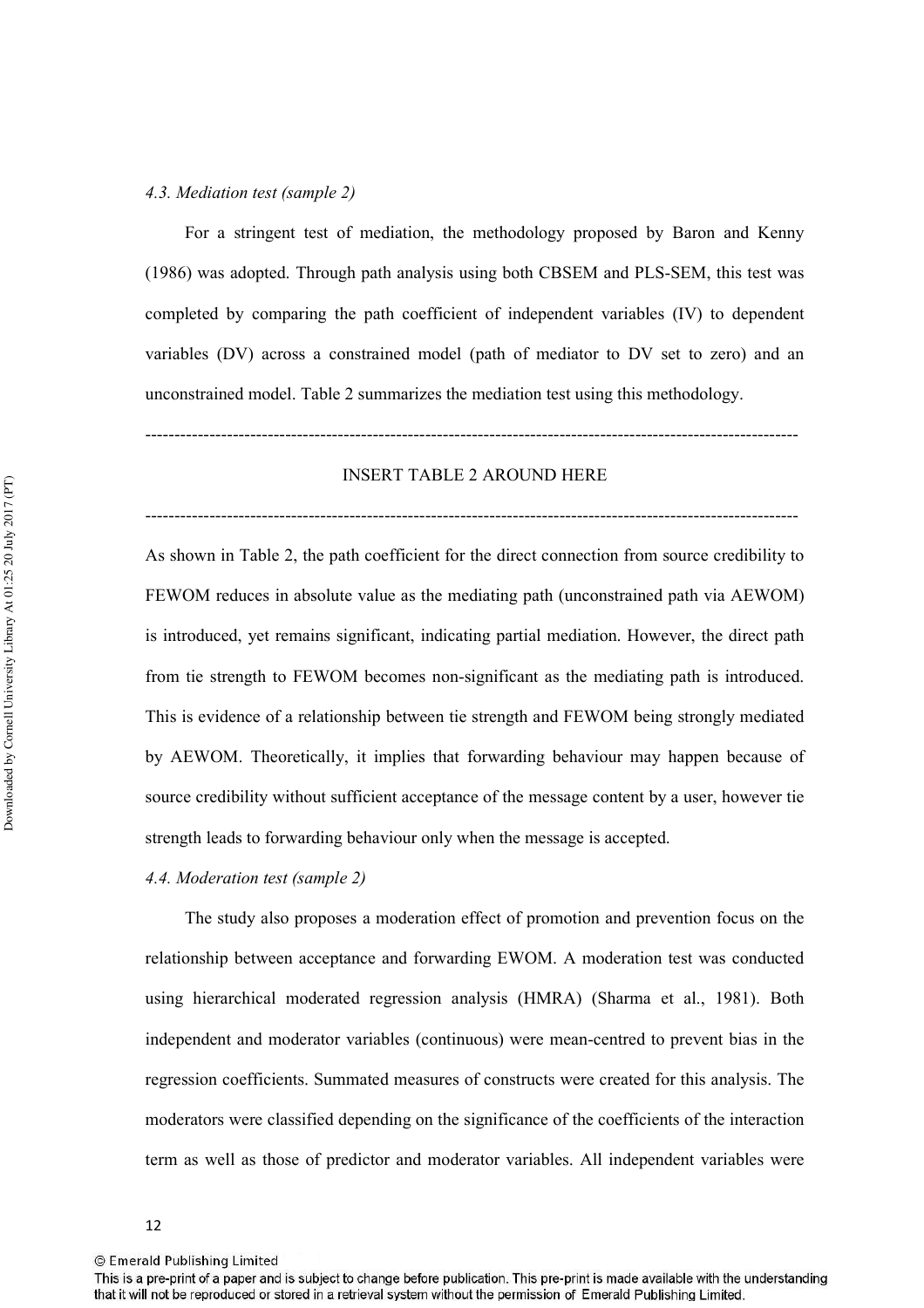found to have variance inflation factor values less than the threshold value of 3.3, indicating lack of multi-collinearity (Table 3).

#### INSERT TABLE 3 AROUND HERE

''''''''''''''''''''''''''''''''''''''''''''''''''''''''''''''''''''''''''''''''''''''''''''''''''''''''''''''''

''''''''''''''''''''''''''''''''''''''''''''''''''''''''''''''''''''''''''''''''''''''''''''''''''''''''''''''''

The results of the HRMA analysis show that even after the interaction terms are added, no additional variance is explained ( $\Delta F = 0.029$ ) in forwarding EWOM. Examination of individual interaction terms reveals that none are significant. It is concluded that neither promotion (PROF) nor prevention (PREF) focus moderate the relationship between acceptance and forwarding EWOM and as a consequence H8 is not supported. Additionally, in PLS-SEM, an interaction term was added, multiplying each item of moderator by each item of independent variable (for which there is a ready function available in Smart PLS 2.0) and linked to the dependent variable (FEWOM). This was done sequentially for both moderators and found that path values of the interaction terms to dependent variable (AEWOMxPROF and AEWOMxPREF) are insignificant, suggesting a lack of moderation.

# **5. DISCUSSION**

This study investigated the relationship between three antecedents, namely source credibility, message credibility and tie strength, on acceptance and forwarding EWOM. It also examined the importance of AEWOM as a conduit for forwarding EWOM based on three antecedents. Finally, the regulatory focus of the individual was tested for its effect on acceptance and forwarding EWOM. Items for each construct were validated for each of these sub'dimensions, followed by checks on the model using both CBSEM and PLS'SEM for robust analysis.

In the structural model, H1 (Source Credibility  $\rightarrow$  AEWOM), H3 (Tie Strength  $\rightarrow$ AEWOM) and H4 (AEWOM  $\rightarrow$  FEWOM) are well supported, while H2 (Message

This is a pre-print of a paper and is subject to change before publication. This pre-print is made available with the understanding that it will not be reproduced or stored in a retrieval system without the permission of Emerald Publishing Limited.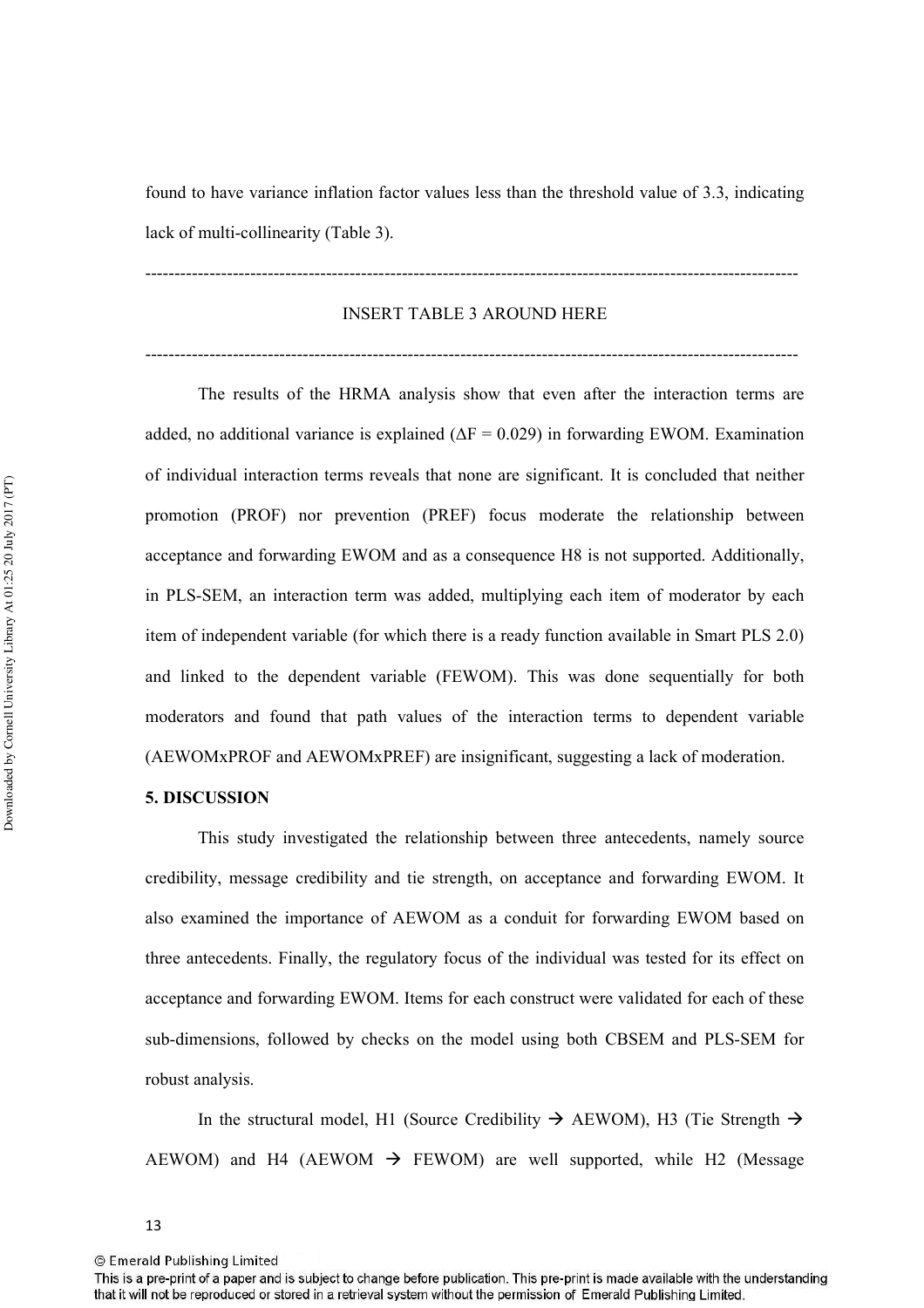Credibility  $\rightarrow$  AEWOM) is not. Source credibility greatly affects information acceptance as consumers trust and accept information from an expert, which is in line with Sweeney et al., (2008). Strong ties result in higher trust, harmonious relationships and effective transfer of ideas and information, which increases acceptance of EWOM (Mazzarol et al., 2007). The non-significant relationship between message credibility and acceptance of EWOM (H2) is contradictory to expectations, and implies that consumers are generally not overly concerned about message credibility and look more for source credibility and tie strength as indicators to believe and accept online reviews, thus preferring peripheral route of information processing. One possible explanation could be that EWOM is automatically perceived to be highly persuasive, with pre'established credibility coming from a peer group who have no financial profit motive in recommending a particular brand, unlike marketers who present information, sometimes misleading, to promote sales (Chung and Darke, 2006). Our results suggest the credibility of the source, in line with the study of Paul and Yun'Chen (2011), and tie strength are instrumental in people accepting consumer generated content, which then becomes critical in forwarding online reviews to others. A reasonably strong mediator role of AEWOM (H5 and H7) also ensures that people tend to forward online reviews only when the message comes from credible source sharing strong ties. Finally, absence of a moderation effect on regulatory focus (H8) highlights the universal characteristic of information forwarding behaviour irrespective of individual regulatory focus. This is in contrast to findings about personal growth aspirations (implying a promotion focus) to be positively associated with forwarding online review behaviour (Jason and Dempsey, 2010). Researchers have argued that consumers are driven by their desire to sustain their current self-regulatory goal, and while it is true individuals have a predominant regulatory focus (Lee and Aaker, 2004; Higgins et al., 2001), it may be possible they exhibit a combination of high and low promotion and prevention foci at the same time (Carver and White, 1994). This study focused

<sup>14</sup> 

<sup>©</sup> Emerald Publishing Limited

This is a pre-print of a paper and is subject to change before publication. This pre-print is made available with the understanding that it will not be reproduced or stored in a retrieval system without the permission of Emerald Publishing Limited.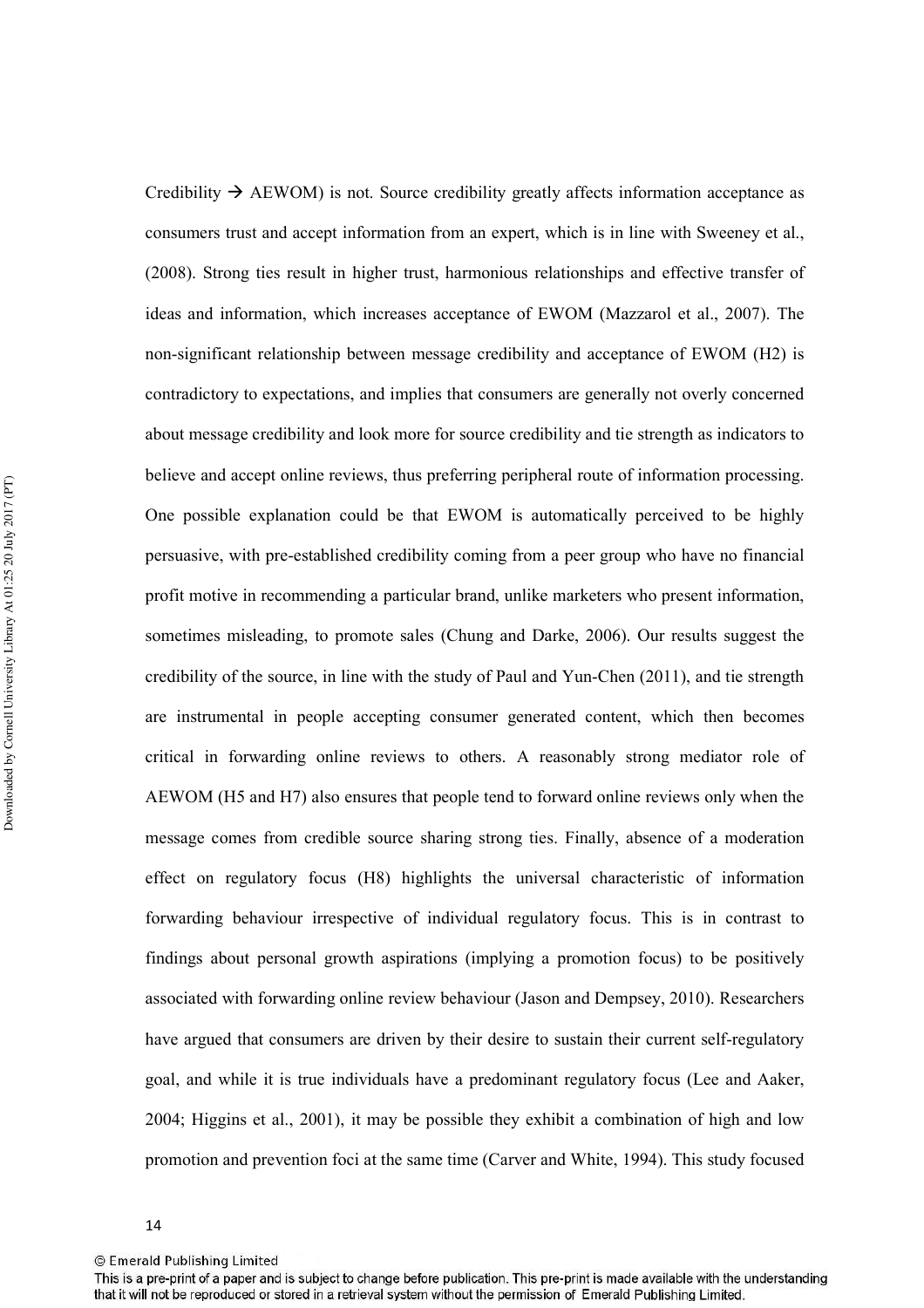on the current predominant regulatory focus of an individual and not on the possible combination of high and low regulatory focus. This may have provided additional insights and offers an opportunity for further research.

# **6. IMPLICATIONS**

In contrast with previous research, this study focused on credibility of message and source and tie strength as antecedents of EWOM acceptance, thus being the first work to examine two peripheral routes (source credibility and tie strength) embedded in ELM as a cause of accepting and forwarding behaviour (Chan and Ngai 2011; Park and Lee, 2008; Gupta and Harris, 2010). Second, this study tested AEWOM as a conduit between the antecedents and forwarding EWOM, offered additional perspective to the overall process, and supported information processing models which emphasise attitude formation before behavioural response (McGuire, 2001; Rogers, 1995). Lastly, an exploration of individual regulatory focus as a moderator is a novel contribution of this study. In line with regulatory focus theory, this work examined but found no significant effect of regulatory focus on forwarding behaviour of individuals, a unique and contrasting contribution to extant theory and related literature (Higgins, 1997; Jason and Dempsey, 2010).

These findings have numerous implications for practitioners, managers and emarketers. Consumers judge the usefulness of online reviews based on peripheral cues, with message content largely ignored before forwarding it. Companies would therefore be wise to have channels to monitor the complaints of opinion leaders to avoid negative EWOM going viral. According to the broken window theory, negative consumption experience has a greater cascading effect than positive reports (Tsao et al., 2015). Companies need to respond to consumers' complaints with sincerity, an apology if appropriate, an explanation if possible, and a prompt solution for product or service recovery. This will give consumers a sense of

<sup>©</sup> Emerald Publishing Limited

This is a pre-print of a paper and is subject to change before publication. This pre-print is made available with the understanding that it will not be reproduced or stored in a retrieval system without the permission of Emerald Publishing Limited.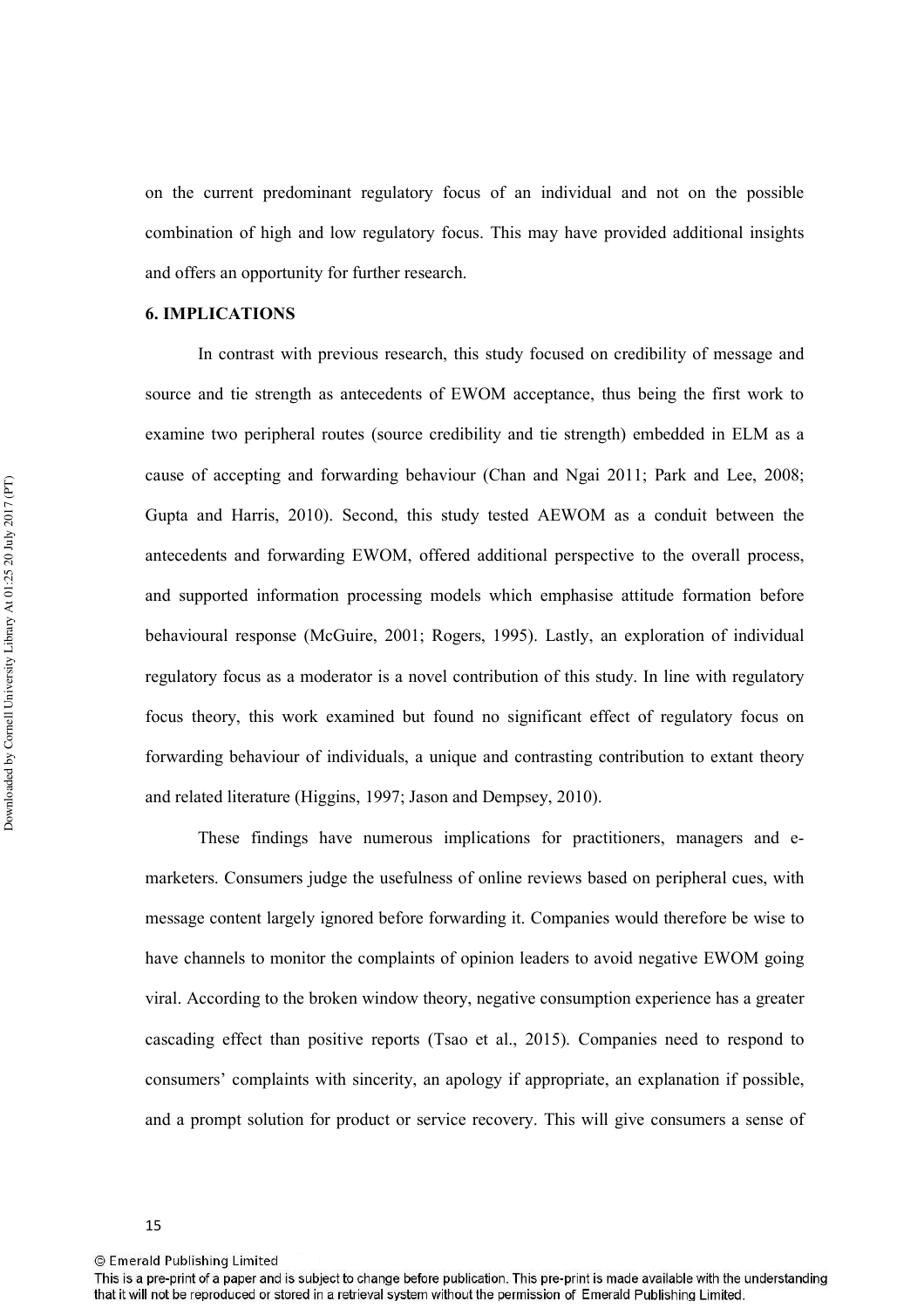assurance and that they are valued, and will reduce their desire to spread negative information about the company or brand.

Managers also need to collaborate with lead users/opinion leaders and request them to share their consumption experiences. Such collaboration with lead users would allow product/service improvement and a firm could share this information with other buyers. This would act as an emotional reward to expert consumers for their feedback and enable customer'brand co'creation (France et al., 2015). Findings of this study also indicate that online reviews received from strong ties are more persuasive in terms of acceptance and subsequent forwarding. Marketers should encourage consumers to forward their consumption feedback and encourage their close friends to forward it as well.

Study results showed no moderating effect of individual regulatory focus. Efforts could be made to boost self'enhancement, which might encourage more sharing of positive EWOM (Ezgi, 2016; Buechel and Berger, 2015). Companies can highlight personal and social benefits of forwarding EWOM to encourage promotion focused consumers. In a brand crisis situation, managers can manage reputation by following and analysing discussions to detect sentiment in the content that might have viral effects in social media communities. In an attempt to regain the brand image, a brand manager can identify loyalists and motivate them to act as e'fluentials to help make the message go viral in closely knit online networks (Sun et al., 2006).

# **7. LIMITATIONS AND FUTURE RESEARCH**

This study has certain limitations and suggestions that can enable future research. First, this work ignores an important variable in culture. Culture influences opinion giving, opinion seeking, and forwarding behaviour. For example, individuals from collectivist cultures are less likely to display affect compared to individuals from individualist cultures (Matsumoto et al., 2005). Does this make them less likely to forward messages as it would

<sup>©</sup> Emerald Publishing Limited

This is a pre-print of a paper and is subject to change before publication. This pre-print is made available with the understanding that it will not be reproduced or stored in a retrieval system without the permission of Emerald Publishing Limited.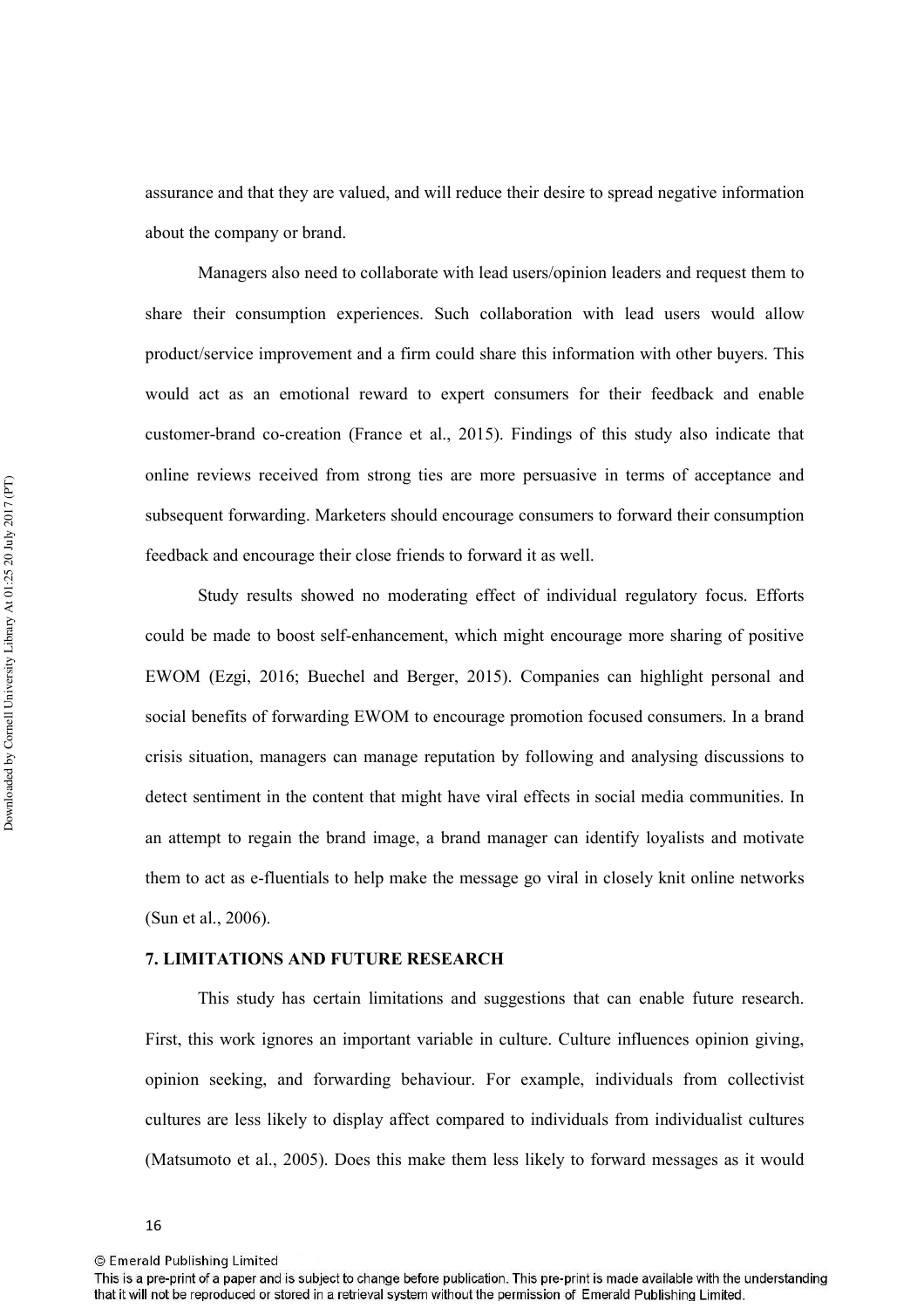engender affect? A careful investigation of the hypothesised model in different cultural contexts would be valuable. Second, Hennig and Barbar (2012) report that compared to women, men are more viral video mavens. Could there be a similar behaviour pattern for forwarding EWOM? An interesting avenue for future research would be to test the moderating role of gender differences that may affect forwarding behaviour. Third, situational factors such as a consumer's mood and emotions may influence his/her intentions to forward EWOM. Finally, highly involved consumers may be more susceptible to forwarding behaviour, warranting further investigation.

# INSERT APPENDIX A AROUND HERE

''''''''''''''''''''''''''''''''''''''''''''''''''''''''''''''''''''''''''''''''''''''''''''''''''''''''''''''''

''''''''''''''''''''''''''''''''''''''''''''''''''''''''''''''''''''''''''''''''''''''''''''''''''''''''''''''''

17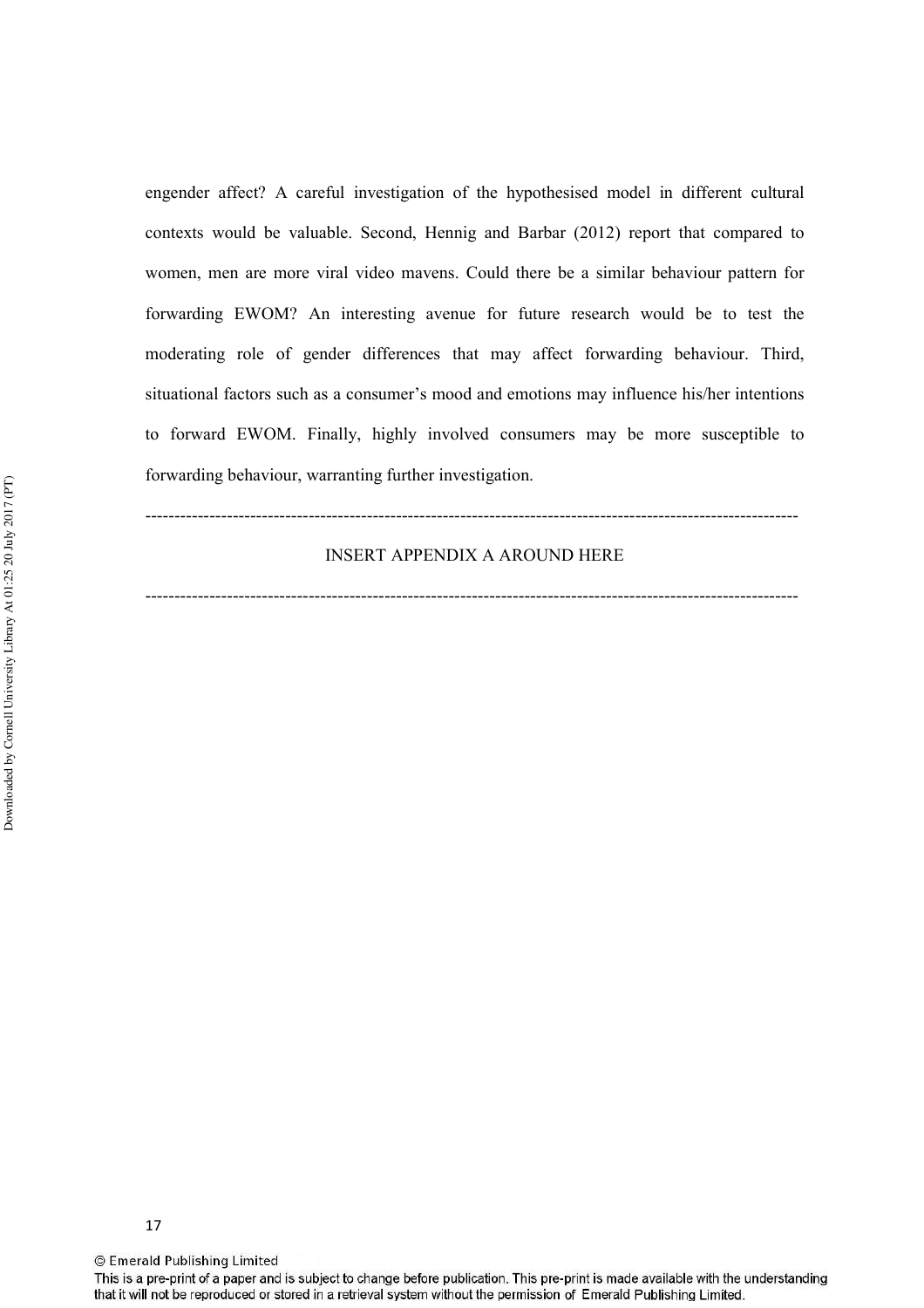#### **REFERENCES**

Abuakar, M.A., Mustafa I. and Pinar, S. (2016), "eWOM, eReferral and gender in the virtual community ", *Marketing Intelligence & Planning*, Vol. 34 No. 5, pp. 692-710.

Anderson, J.C. and Gerbing, D.W. (1988), "Structural equation modeling in practice: A review and recommended two-step approach", *Psychological Bulletin*, Vol. 103 No. 3, pp. 411-431.

Antheunis, M.L., Valkenburg, P.M. and Peter, J. (2010), "The quality of online, offline, and mixed mode friendships among users of social network sites", Paper presented at the ICA Conference, June 22-26, Singapore.

Bagozzi, R.P. and Heatherton, T.F. (1994), "A general approach to representing multifaceted personality constructs: Application to state self-esteem", *Structural Equation Modeling: A Multidisciplinary Journal, Vol. 1 No. 1, pp. 35-67.* 

Baron, R.M. and Kenny, D.A. (1986), "The moderator–mediator variable distinction in social psychological research: Conceptual, strategic, and statistical considerations", *Journal of* Personality and Social Psychology, Vol. 51 No. 6, p. 1173.

Bearden, W.O. and Netemeyer, R.G. (1999), Handbook of Marketing Scales: Multi-Item Measures for Marketing and Consumer Behaviour Research, Thousand Oaks, CA: Sage Publications.

Beltramani, R. (1982), "Advertising perceived believability scale", in D.R. Corrigan, F.B. Kraft and R.H. Ross (eds.), Proceedings for the Southwestern Marketing Association (pp.1' 3). Wichita, Kansas: Southwestern Marketing Association, Wichita State University.

Berger, J.A. and Milkman, K.L. (2009), "Social transmission, emotion, and the virality of online content", http://ssrn.com/abstract=152807.

Berthon, P., Pitt, L. and Campbell, C. (2008), "When customers create the ad", *California Management Review*", Vol. 50 No. 4, pp. 6-30.

Bickart, B. and Schindler, R.M. (2001), "Internet forum as influential source of consumer information", *Journal of Interactive Marketing*, Vol. 1 No. 3, pp. 31-40.

Blau, P.M. (1964), Exchange and Power in Social life. New York, NY: Wiley.

Bordia, P., Irmer, B.E. and Abusah, D. (2006), "Differences in sharing knowledge interpersonally and via databases: The role of evaluation apprehension and perceived benefits", *European Journal of Work and Organizational Psychology*, Vol. 15 No. 3, pp. 262-280.

This is a pre-print of a paper and is subject to change before publication. This pre-print is made available with the understanding that it will not be reproduced or stored in a retrieval system without the permission of Emerald Publishing Limited.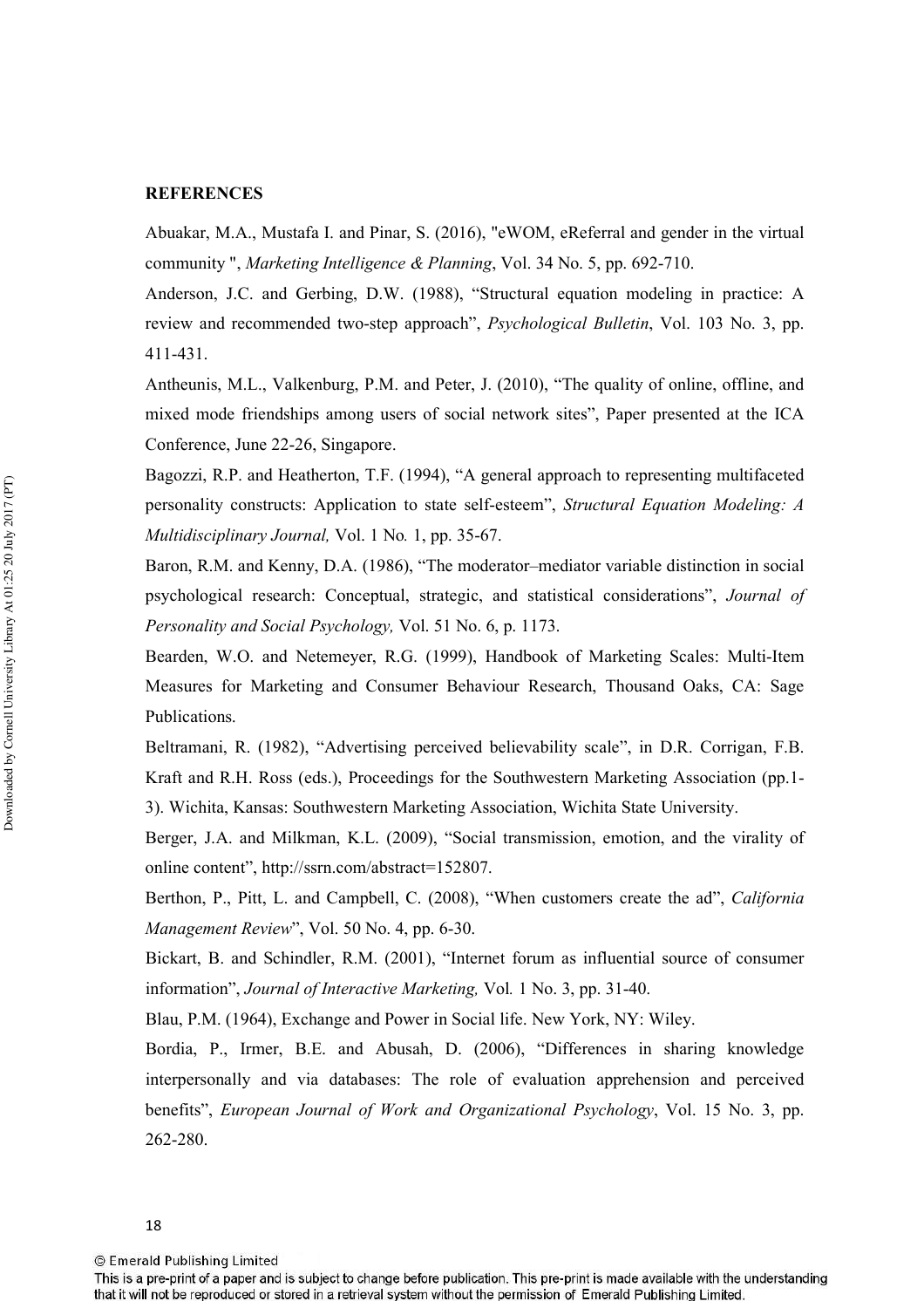Buechel, E.C. and Berger, J. (2015), "Motivations for engaging in social media", in Claudiu Dimofte, Curtis Haugtvedt and Richard Yalch (Eds.), *Consumer Psychology in a Social -*

Carver, C.S. and White, T.L. (1994), "Behavioural inhibition, behavioural activation, and affective responses to impending reward and punishment: The BIS/BAS scales", *Journal of Personality and Social Psychology*, Vol. 67, pp. 319-333.

Chan, Y.Y.Y. and Ngai, E.W.T. (2011). "Conceptualising electronic word of mouth activity: An input-process-output perspective", *Marketing Intelligence & Planning*, Vol. 29 No. 5, pp. 488-516.

Cheema, A. and Kaikati, A.M. (2010), "The effect of need for uniqueness on word of mouth", *Journal of Marketing Research*, Vol. 47 No. 3, pp. 553-563.

Chen, Y. and Xie, J. (2008), "Online consumer review: Word-of-mouth as a new element of marketing communication mix", *Management Science*, Vol. 54 No. 3, pp. 477-491.

Cheung, C.M.K., Lee, M.K.O. and Rabjohn, N. (2008), "The impact of electronic word of' mouth", *Internet Research*, Vol. 18 No. 3, p. 229.

Cheung, M.Y., Luo, C., Sia, C.L. and Chen, H. (2009), "Credibility of electronic word'of' mouth: Informational and normative determinants of on-line consumer recommendations", *International Journal of Electronic Commerce, Vol. 13 No. 4, pp. 9-38.* 

Cheung, M.Y., Sia, C.L. and Kuan, K.Y. (2012), "Is this review believable? A study of factors affecting the credibility of online consumer reviews from an ELM perspective", *Journal of the Association for Information Systems, Vol. 13 No. 8, pp. 618-635.* 

Cho, S., Jisu, H. and Ronald, J.F. (2014), "The influence of sender trust and advertiser trust on multistage effects of viral advertising", *Journal of Advertising*, Vol. 43 No. 1, pp. 100-14.

Chu, S.C. and Kim, Y. (2011), "Determinants of consumer engagement in electronic word' of-mouth (eWOM) in social networking sites", *International Journal of Advertising: The Quarterly Review of Marketing Communications, Vol. 30 No. 1, pp. 47-75.* 

Chung, C. and Darke, P. (2006), "The consumer as advocate: Self-relevance, culture, and word of-mouth", *Marketing Letters*, Vol. 17 No. 4, pp. 269-279.

Danilo, C. (2008), "Evaluating viral marketing: Isolating the key criteria", *Marketing Intelligence & Planning, Vol. 26 No. 7, pp. 743-758.* 

De Bruyn, A. and Gary, L.L. (2008), "A multi-stage model of word-of-mouth influence through viral marketing", *International Journal of Research in Marketing*, Vol. 25, pp. 151-163.

This is a pre-print of a paper and is subject to change before publication. This pre-print is made available with the understanding that it will not be reproduced or stored in a retrieval system without the permission of Emerald Publishing Limited.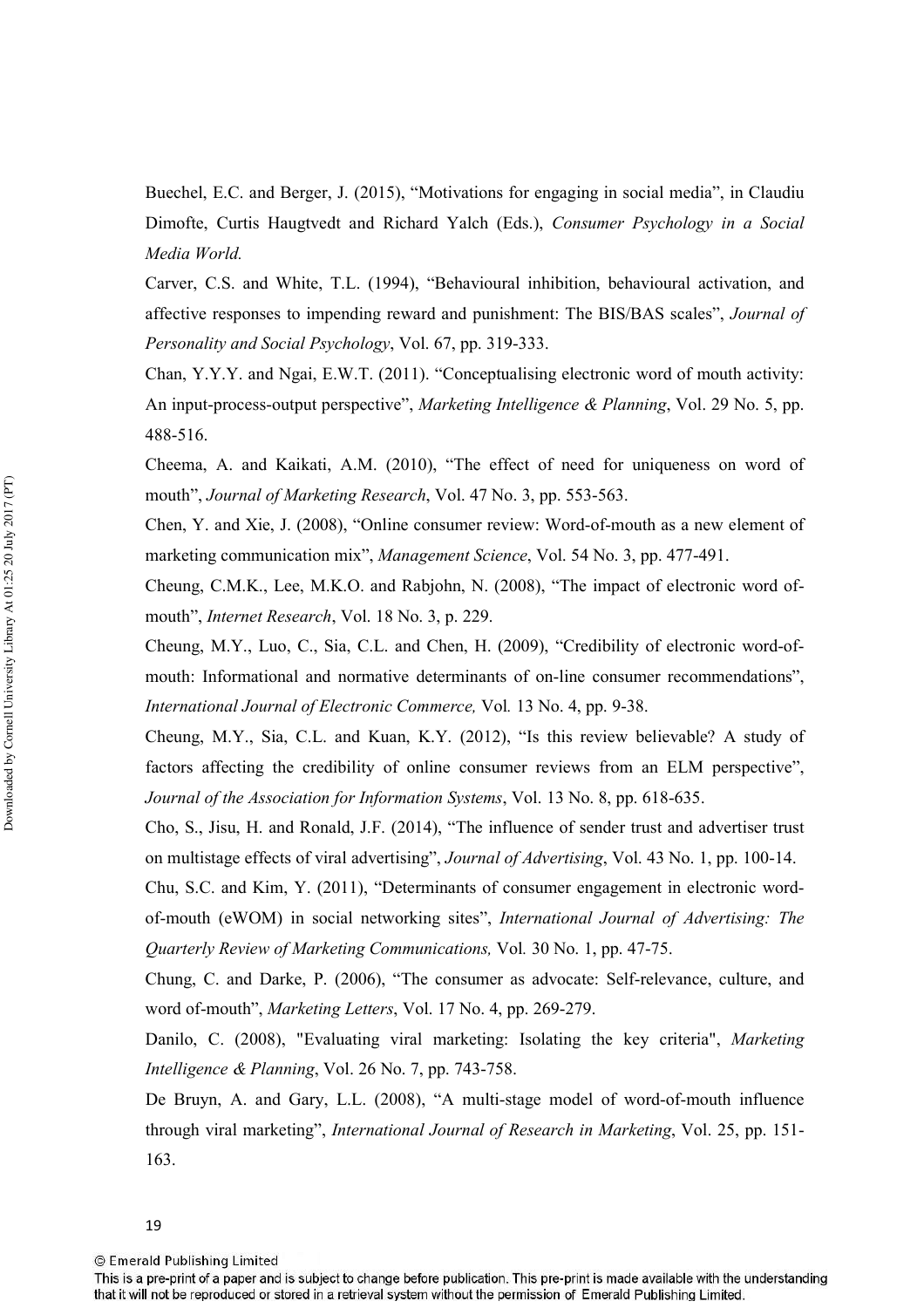Deutskens, E., de Ruyter, K., and Wetzels, M. (2006), "An assessment of equivalence between online and mail surveys in service research", *Journal of Service Research*, Vol. 8 No. 4, pp. 346-355.

Dobele, A., Adam, L., Michael, B., Joelle, V. and van, R.W. (2007), "Why pass on viral messages? Because they connect emotionally", *Business Horizons*, Vol. 50 No. 4, pp. 291-304.

Dou, X., Justin, A.W. and Ji, Y.L. (2012), "Does Source Matter? Examining Source Effects in Online Product Reviews", *Computers in Human Behaviour*, Vol. 28, pp. 1555-63. doi:10.1016/j.chb.2012.03.015

Edward, A., Edward, C., Shaver, C. and Oaks, M. (2009), "Computer-mediated word-ofmouth communication in ratemyprofessors.com: expectancy effects on students cognitive and behavioural learning", *Journal of Computer-Mediated Communication*, Vol. 14 No. 2, pp. 368-92.

Ezgi, Akpınar. (2016), "The effect of self-enhancement and regulatory focus on word of mouth", *Journal of Business Research*, Vol. 8 No. 3, pp. 170-179.

Fogg, B.J., Kameda, T., Boyd, J., Marshall, J., Sethi, R., Sockol, M. and Trowbridge, T. (2002), "Stanford Makovsky Web Credibility Study 2002: Investigating What Makes Web Sites Credible Today", A Research Report by the Stanford Persuasive Technology Lab & Makovsky & Company, Stanford University, Retrieved from www.webcredibility.org.

Fornell, C. and Larcker, D.F. (1981), "Structural equation models with unobservable variables and measurement error: Algebra and statistics", *Journal of Marketing Research*, Vol. 18 No. 3, pp. 382-388.

Förster, J., Higgins, E.T. and Idson, L.C. (1998), "Approach and avoidance strength during goal attainment: Regulatory focus and the "goal looms larger" effect", *Journal of Personality* and Social Psychology, Vol. 75, pp. 1115-1131. doi:10.1037/0022-3514.75.5.1115.

France, C., Merrilees, B. and Miller, D. (2015), "Customer brand co-creation: a conceptual model", *Marketing Intelligence & Planning*, Vol. 33 No. 6, pp. 848-864.

Gershoff, A.D., Mukherjee, A. and Mukhopadhyay, A. (2003), "Consumer acceptance of online agent advice: Extremity and positivity effects", *Journal of Consumer Psychology*, Vol. 13 Nos. 1/2, pp. 161-170.

Granovetter, M.S. (1973), "The strength of weak ties", *American Journal of Sociology*, Vol. 78 No. 6, pp. 1360-1380.

Gupta, P. and Harris, J. (2010), "How e-WOM recommendations influence product consideration and quality of choice: A motivation to process information perspective."

20

This is a pre-print of a paper and is subject to change before publication. This pre-print is made available with the understanding that it will not be reproduced or stored in a retrieval system without the permission of Emerald Publishing Limited.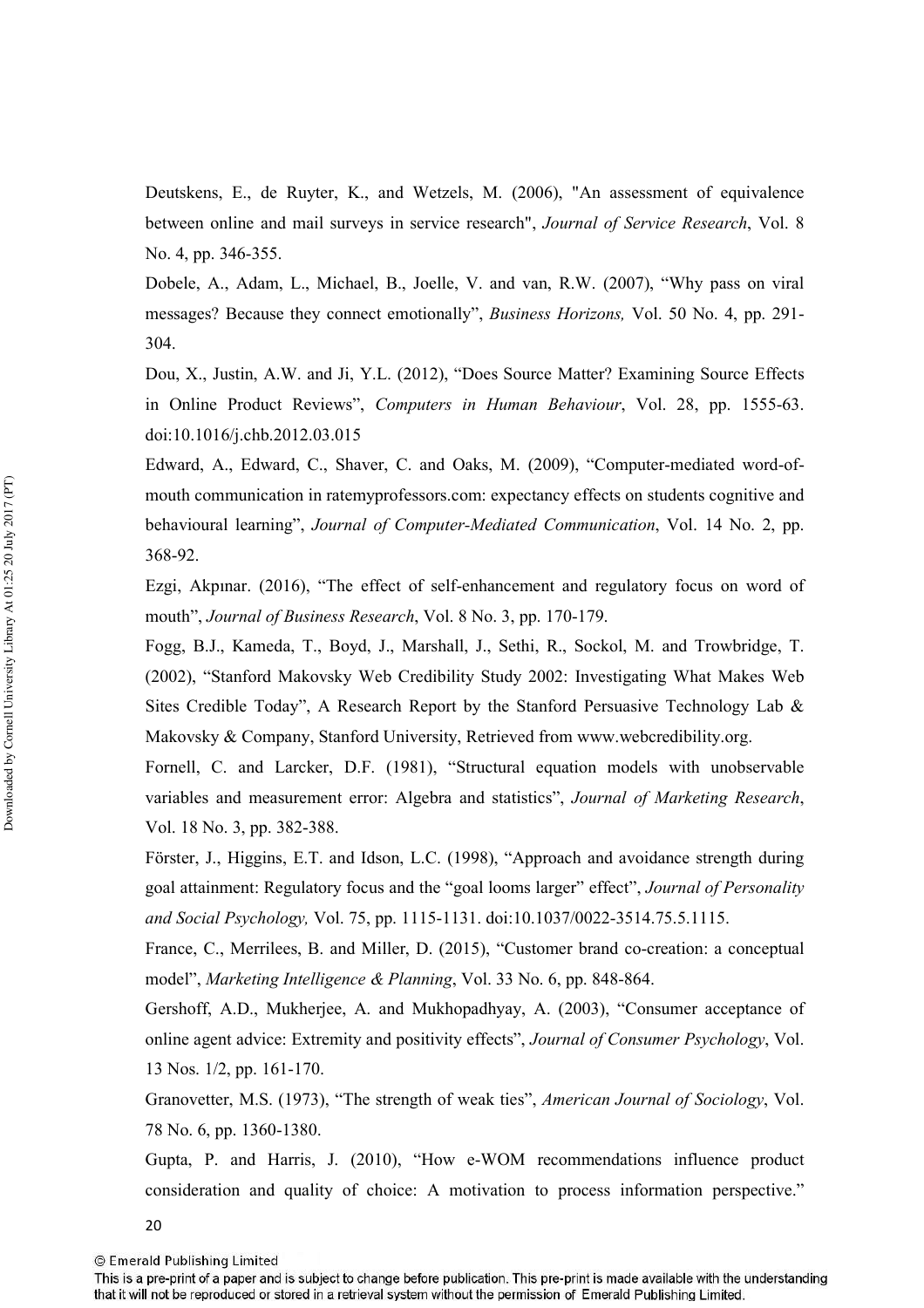*Journal of Business Research*, Vol. 63 Nos. 9/10, pp. 1041-1049. doi:10.1016/j.jbusres.2009.01.015.

Hansen, M.T. (1999), "The Search-Transfer Problem: The Role of Weak Ties in Sharing Knowledge across Organization Subunits", *Administrative Science Quarterly*, Vol. 44 No. 1, pp. 82-111.

Hair Jr, J.F., Hult, G.T.M., Ringle, C.M. and Sarstedt, M. (2013), A Primer on Partial Least Squares Structural Equation Modeling (PLS-SEM). Los Angeles: Sage.

Hass, R.G. (1981), "Effects of source characteristics on cognitive responses and persuasion. In R. E. Petty, T.M. Ostrom, & T. C. Brock (Eds.), Cognitive responses in persuasion pp. 141-172. Hillsdale, NJ: Lawrence Erlbaum Associates.

Haws, K.L., Dholakia, U.M. and Bearden, W.O. (2010), "An assessment of chronic regulatory focus measures", *Journal of Marketing Research*, Vol. 47 No. 5, pp. 967-982.

Hennig, D. and Barbara, J.P. (2012), "Understanding viral video mavens, presented at the 2012 American Academy of Advertising 2012 Annual Conference", Myrtle Beach, SC, March.

Higgins, E.T. (1997), "Beyond pleasure and pain", *American Psychologist*, Vol. 52, pp. 1280-1300. doi:10.1037/0003-066X.52.12.1280.

Higgins, E.T. (1998), "Promotion and prevention: Regulatory focus as a motivational principle. In M.P. Zanna (Ed.)", *Advances in Experimental Social Psychology*, Vol. 30, pp. 1-46. New York, NY: Academic Press.

Higgins, E.T. (2002), "How self-regulation creates distinct values: The case of promotion and prevention decision making", *Journal of Consumer Psychology*, Vol. 12 No. 3, pp. 177-191.

Higgins, E.T., Friedman, R.S., Harlow, R.E., Idson, R.E., Ayduk, O.N. and Taylor, A. (2001), "Achievement orientations from subjective histories of success: promotion pride versus prevention pride", *Journal of Social Psychology*, Vol. 31 No. 1, pp. 3-23.

Hu, N., Bose, I. and Liu, Y.G. (2011), "Manipulation in digital word-of-mouth: A reality check for book reviews", *Decision Support Systems*, Vol. 50 No. 3, pp. 627-635.

Jacob, H., Rinat, S.S., Ludovica C. and Alberto, P. (2015), "Information dissemination via electronic word-of-mouth: Good news travels fast, bad news travels faster!", *Computers in Human Behaviour*, Vol. 45, pp. 273-280.

Jason, Y.C. Ho. and Dempsey, M. (2010), "Viral marketing: Motivations to forward online content", *Journal of Business Research*, Vol. 63, pp. 1000-1006.

Jinyang, Li. (2015), "Knowledge sharing in virtual communities: A social exchange theory perspective", Journal of Industrial Engineering and Management, Vol. 8 No. 1, pp. 170-183.

21

This is a pre-print of a paper and is subject to change before publication. This pre-print is made available with the understanding that it will not be reproduced or stored in a retrieval system without the permission of Emerald Publishing Limited.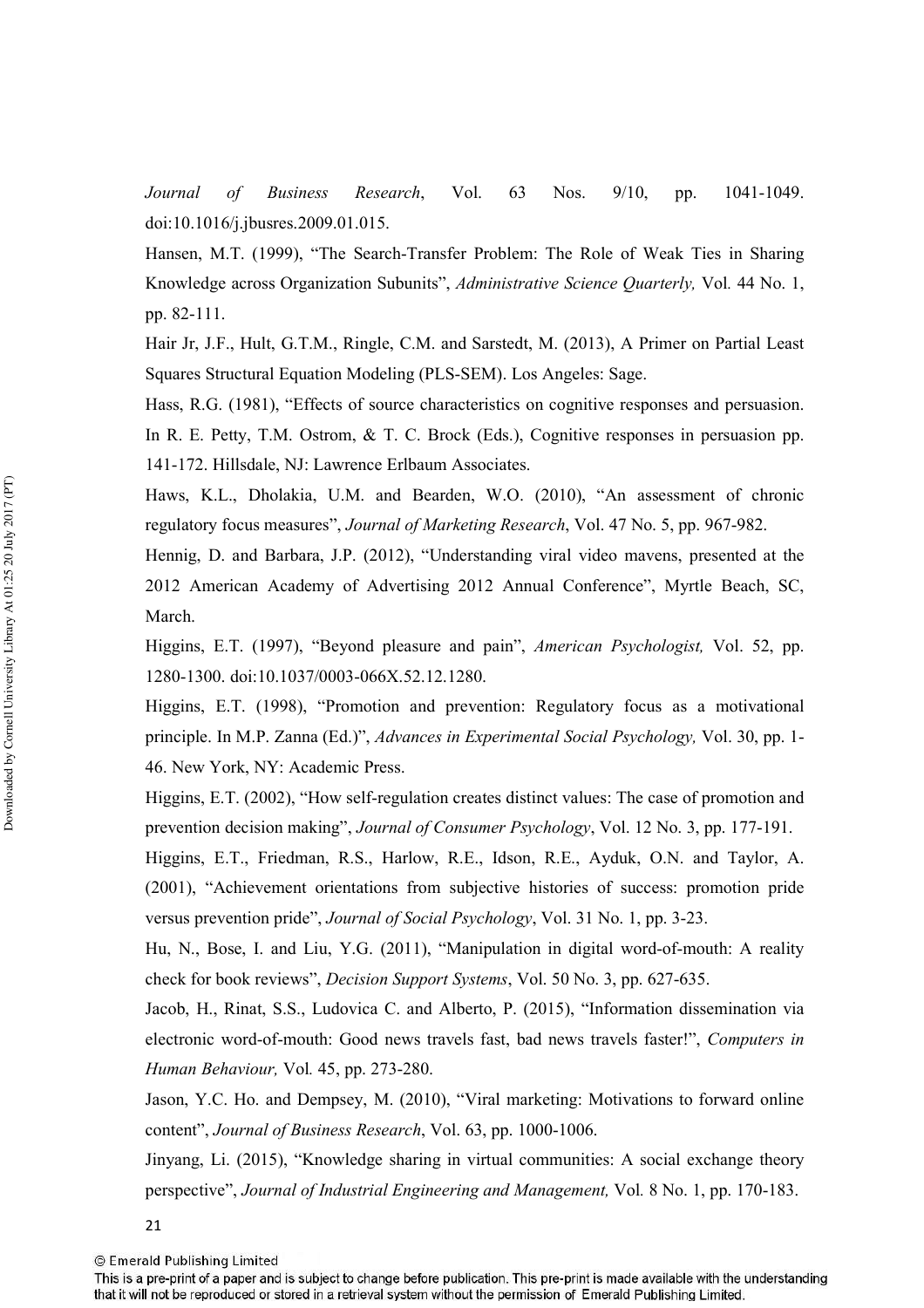Lawrence, B., Fournier, S. and Brunel, F. (2013), "When companies don't make the Ad: A multimethod inquiry into the differential effectiveness of consumer-generated advertising", *Journal of Advertising*, Vol. 42 No. 4, pp. 292-307.

Lee, A.Y. and Aaker, J.L. (2004), "Bringing the frame into focus: the influence of regulatory fit on processing fluency and persuasion", Journal of Personality and Social Psychology; Vol. 86 No. 2, pp. 205-18.

Lee, M. and Youn, S. (2009), "Electronic word of mouth (eWOM): How eWOM platforms influence consumer product judgement", *International Journal of Advertising* Vol. 28 No. 3, pp. 473-499.

Lockwood, P., Jordon, C.H. and Kunda, Z. (2002), "Motivation by positive or negative role models: Regulatory focus determines who will best inspire us", Journal of Personality and *Social Psychology*, Vol. 83 No. 4, pp. 854-864.

Mangold, W.G. and Faulds, D.J. (2009), "Social media: The new hybrid element of the promotion mix", *Business Horizons*, Vol. 52, pp. 357-65.

Matsumoto, D., Yoo, S.H., Hirayama, S. and Petrova, G. (2005), "Development and validation of a measure of display rule knowledge: The display rule assessment inventory", *Emotion*, Vol. 5, pp. 23-40.

Mazzarol, T., Sweeney, J. and Soutar, G.N. (2007), "Conceptualizing word-of-mouth activity, triggers and conditions: An exploratory study", *European Journal of Marketing*, Vol. 41 Nos. 11/12, pp. 1475-1494.

McGuire, W.J. (2001), "Attitude change: The information-processing approach", in McClintock, C.G. (Ed.), *Experimental Social Psychology*, Holt, Rinehart & Winston, New York, NY, pp. 108-41.

Mei-Hsin, Wu. (2014), "Relationships among source credibility of electronic word of mouth, perceived risk, and consumer behaviour on consumer generated media", Masters Theses 1911 – February 2014. Paper 984.

Mesch, G.S. and Talmud, I. (2007), "Similarity and the quality of online and offline social relationships among adolescents in Israel", *Journal of Research on Adolescents*, Vol. 17, pp. 455-66.

Minxue H., Fengyan, C., Alex, S.L.T. and Nan, Z. (2011), "Making your online voice loud: The critical role of WOM information", *European Journal of Marketing*, Vol. 45 Nos. 7/8, pp. 1277-1297.

Nielsen. (2012), "Global online consumers and multi-screen media: Today and tomorrow", http://www.scientificamerican.com/article.cfm?id=manipulation-of-the-crowd.

22

© Emerald Publishing Limited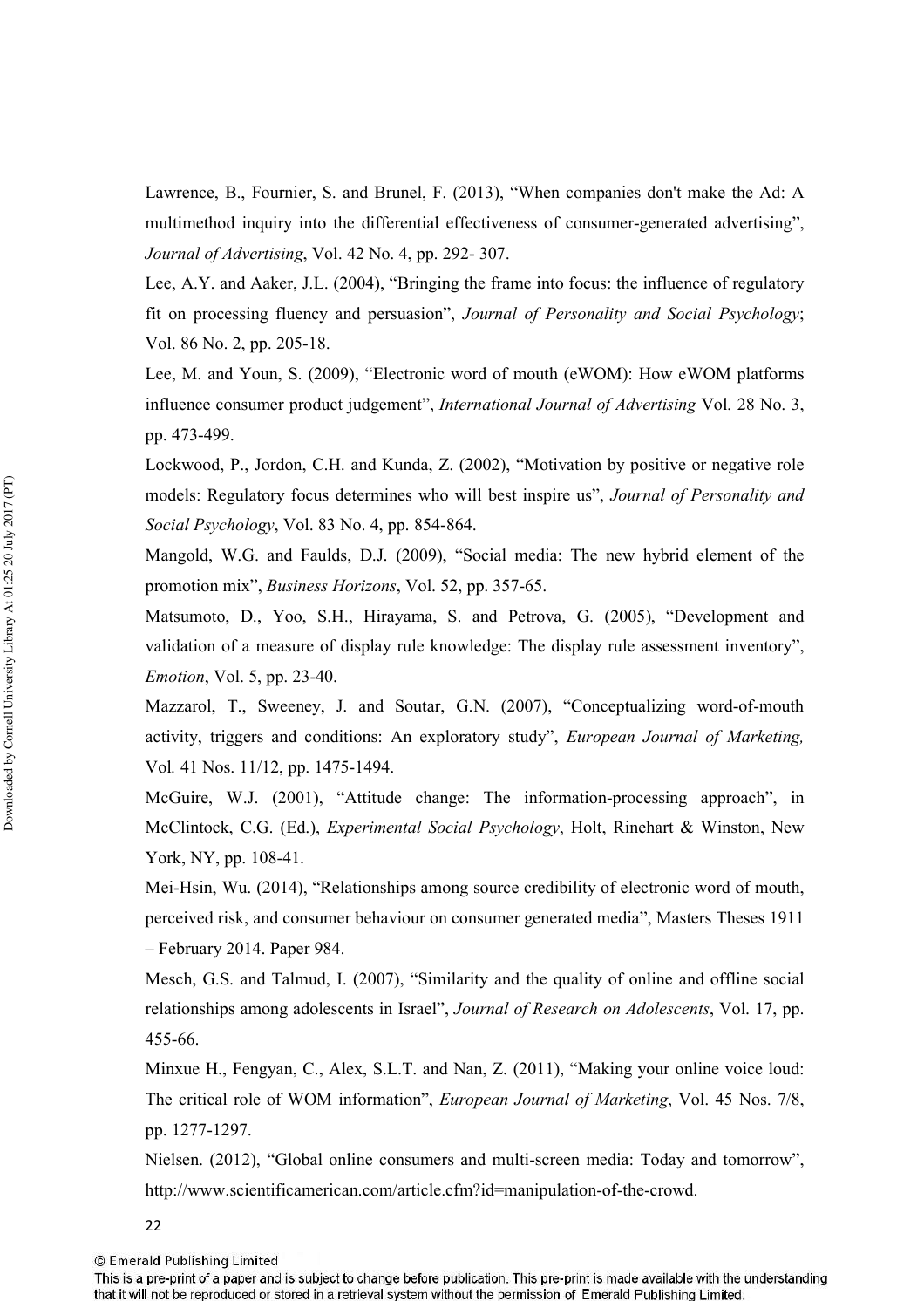Nonaka, I. (1994), "A dynamic theory knowledge of organizational creation", *Organization Science*, Vol. 5 No. 1, pp. 14-37. http://doi.org/10.1287/orsc.5.1.14.

Park, D.H. and Lee, J. (2008), "eWOM overload and its effect on consumer behavioural intention depending on consumer involvement", *Electronic Commerce Research and Applications, Vol. 7 No. 4, p. 386.* 

Paul, C.S. Wu and Yun-Chen, W. (2011), "The influences of electronic word-of-mouth message appeal and message source credibility on brand attitude", *Asia Pacific Journal of Marketing and Logistics, Vol. 23 No. 4, pp. 448-472.* 

Paul, W.B. and Cara, A.Y. (2015), "The effects of review valence in organic versus sponsored blog sites on perceived credibility, brand attitude, and behavioural intentions", *Marketing Intelligence & Planning, Vol. 33 No. 4, pp. 508-521.* 

Petty, R.E. and Cacioppo, J.T. (1986), "The elaboration likelihood model of persuasion", Advances in Experimental Social Psychology, Vol. 19, pp. 123-205.

Petty, R.E., Cacioppo, J.T. and Goldman, R. (1981), "Personal involvement as a determinant of argument-based persuasion", *Journal of Personality and Social Psychology*, Vol. 41 No. 5, pp. 847-855. http://doi.org/10.1037/0022-3514.41.5.847.

Phelps, J.E., Lewis, R., Mobilio, L., Perry, D. and Raman, N. (2004), "Viral marketing for electronic word'of'mouth advertising: Examining consumer responses and motivations to pass along email", *Journal of Advertising Research*, Vol. 44 No. 4, pp. 333-348.

Podsakoff, P.M., MacKenzie, S.B., Lee, J.Y. and Podsakoff, N.P. (2003), "Common method biases in behavioral research: A critical review of the literature and recommended remedies", Journal of Applied Psychology, Vol. 88 No. 5, pp. 879-903.

José-Cabezudo, R.S. and Camarero-Izquierdo, C. (2012), "Determinants of openingforwarding e-mail messages", *Journal of Advertising*, Vol. 41 No. 2. pp. 97-112.

Referral, Marketing. (2015), "Explore the strategy of referral marketing", available at: www.marketing-schools.org/types-of-marketing/referral-marketing.html (accessed August 15, 2015).

Rogers, E.M. (1995), Diffusions of Innovations (4th ed.), New York: The Free Press.

Roy, S.K., Lassar, W. and Butaney, G. (2014), "The mediating impact of stickiness and loyalty on word-of-mouth promotion of retail websites: A consumer perspective", *European* Journal of Marketing, Vol. 48 Nos. 9/10, pp. 1828-1849.

Sharma, S., Durand, R.M. and Gur-Arie, O. (1981), "Identification and analysis of moderator variables", *Journal of Marketing Research*, Vol. 18 No. 3, pp. 291-300.

Strong, E.K. (1925), *The Psychology of Selling*, McGraw-Hill, New York, NY.

23

This is a pre-print of a paper and is subject to change before publication. This pre-print is made available with the understanding that it will not be reproduced or stored in a retrieval system without the permission of Emerald Publishing Limited.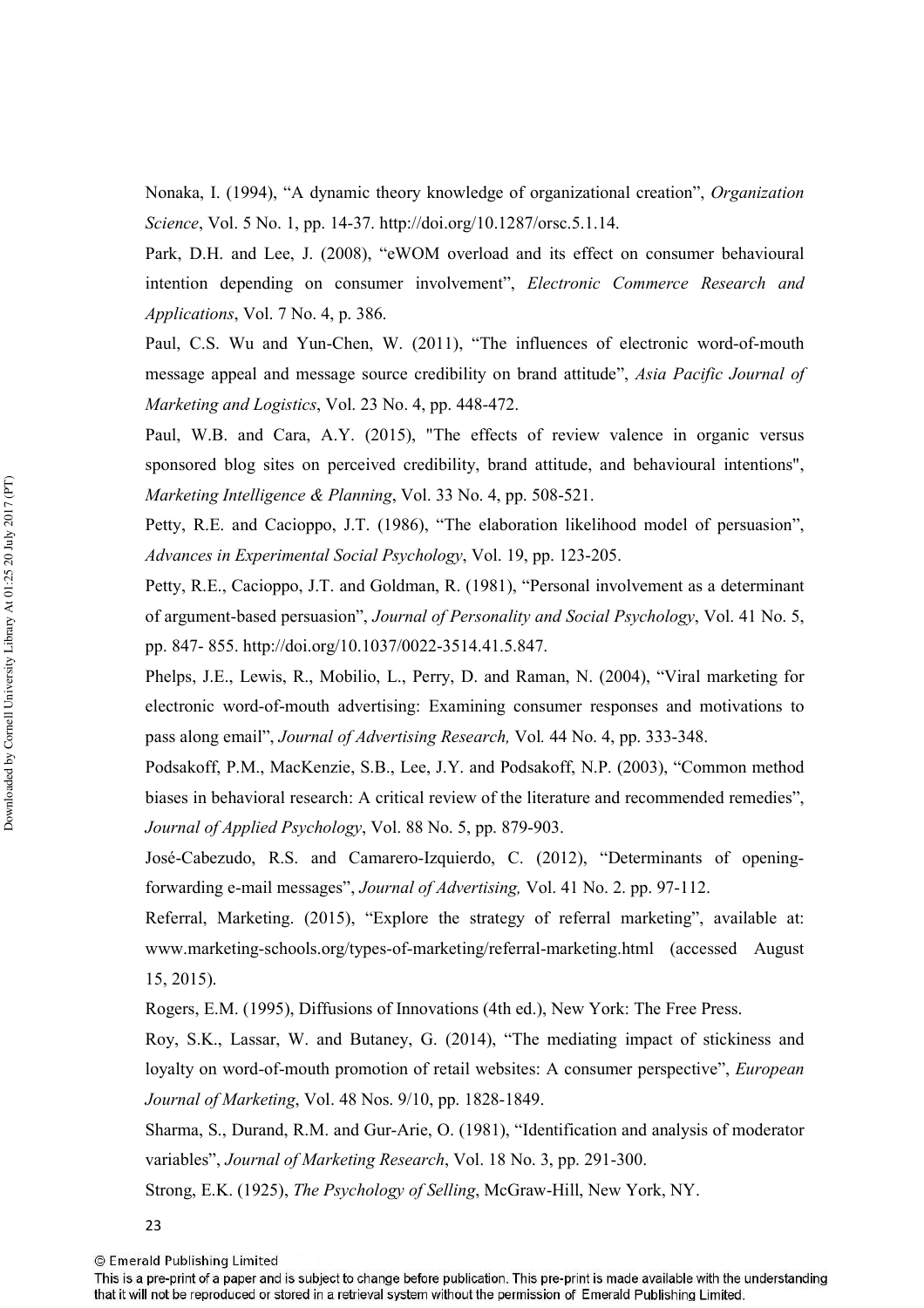Sun, T., Youn, S., Wu, G. and Kuntaraporn, M. (2006), "Online word-of-mouth (or Mouse): An exploration of its antecedents and consequences", Journal of Computer-Mediated *Communication*, Vol. 11, p. 4.

Sundaram, D.S., Mitra, K. and Webster, C. (1998), "Word-of-mouth communications: a motivational analysis", *Advances in Consumer Research*, Vol. 25, pp. 527-31.

Sussman, S.W. and Siegal, W.S. (2003), "Informational influence in organizations: an integrated approach to knowledge adoption", *Informational Systems Research*, Vol. 14, pp. 47-65.

Sweeney, J.C., Soutar, G.N. and Mazzarol, T. (2008), "Factors influencing word of mouth effectiveness: receiver perspectives", *European Journal of Marketing*, Vol. 42 Nos. 3/4, pp. 344-364. doi: 10.1108/03090560810852977.

Sweeney, J.C., Soutar, G.N. and Mazzarol, T. (2012), "Word of mouth: measuring the power of individual messages", *European Journal of Marketing*, Vol. 46 Nos. 1/2, pp. 237-257.

Tabachnick, B.G. and Fidell, L.S. (2007), Multivariate analysis of variance and covariance, Using Multivariate Statistics. Boston: Allyn & Bacon, pp. 243-310.

Trusov, M., Randolph, E.B. and Koen, P. (2009), "Effects of Word-of-mouth versus traditional marketing: Findings from an internet social networking site", *Journal of Marketing, Vol. 73, pp. 90-102.* 

Tsao, W., Hsieh, M., Shih, L. and Lin, T.M.Y. (2015), "Compliance with eWOM: The influence of hotel reviews on booking intention from the perspective of consumer conformity", *International Journal of Hospitality Management*, Vol. 46 No. 1, pp. 99-111.

Wang, Z., Joseph, B., Walther, S.P. and Robert, P.H. (2008), "Health information, credibility, homophily, and influence via the internet: Web sites versus discussion groups," *Health Communication, Vol. 23 No. 4, pp. 358-368.* 

Wathen, C.N. and Burkell, J. (2002), "Believe it or not: Factors influencing credibility on the web", Journal of the American Society for Information Science and Technology, Vol. 53 No. 2, pp. 134-144.

Wong, P.P. (2012), "Electronic word of mouth information in China: factors affecting the acceptance of eWOM information and forwarding activities", *China Business Studies*, 09011145.

Wu, C. and Shaffer, D. (1987), "Susceptibility to persuasive appeals as a function of source credibility and prior experience with the attitude object", Journal of Applied Psychology, Vol. 52, pp. 677-688.

This is a pre-print of a paper and is subject to change before publication. This pre-print is made available with the understanding that it will not be reproduced or stored in a retrieval system without the permission of Emerald Publishing Limited.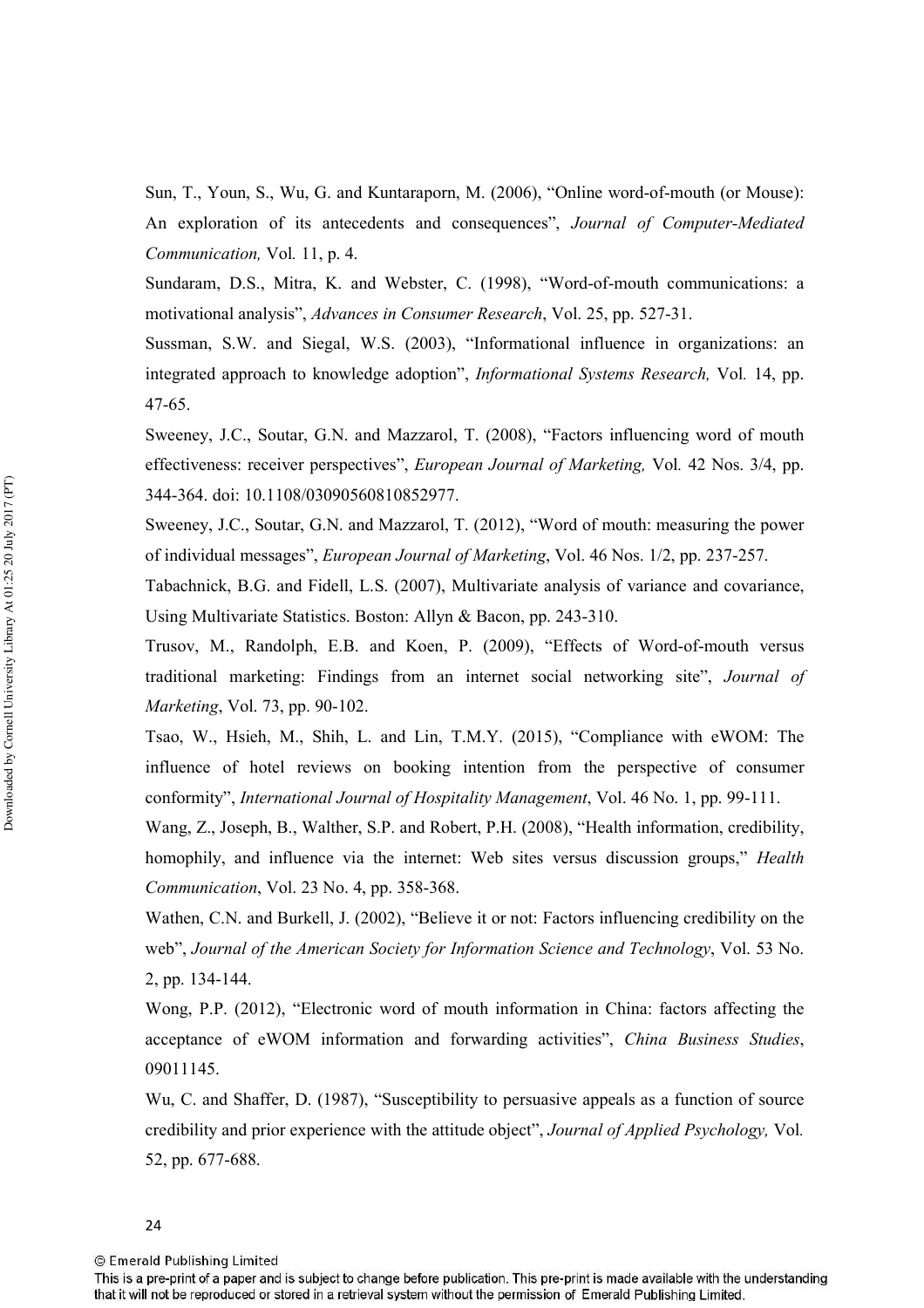Yi-Wen, F., Yi-Feng, M., Yu-Hsien, F. and Ruei-Yun, L. (2013), "Establishing the adoption of electronic word-of-mouth through consumers' perceived credibility", *International Business Research*, Vol. 6 No. 3, pp. 58-65.

© Emerald Publishing Limited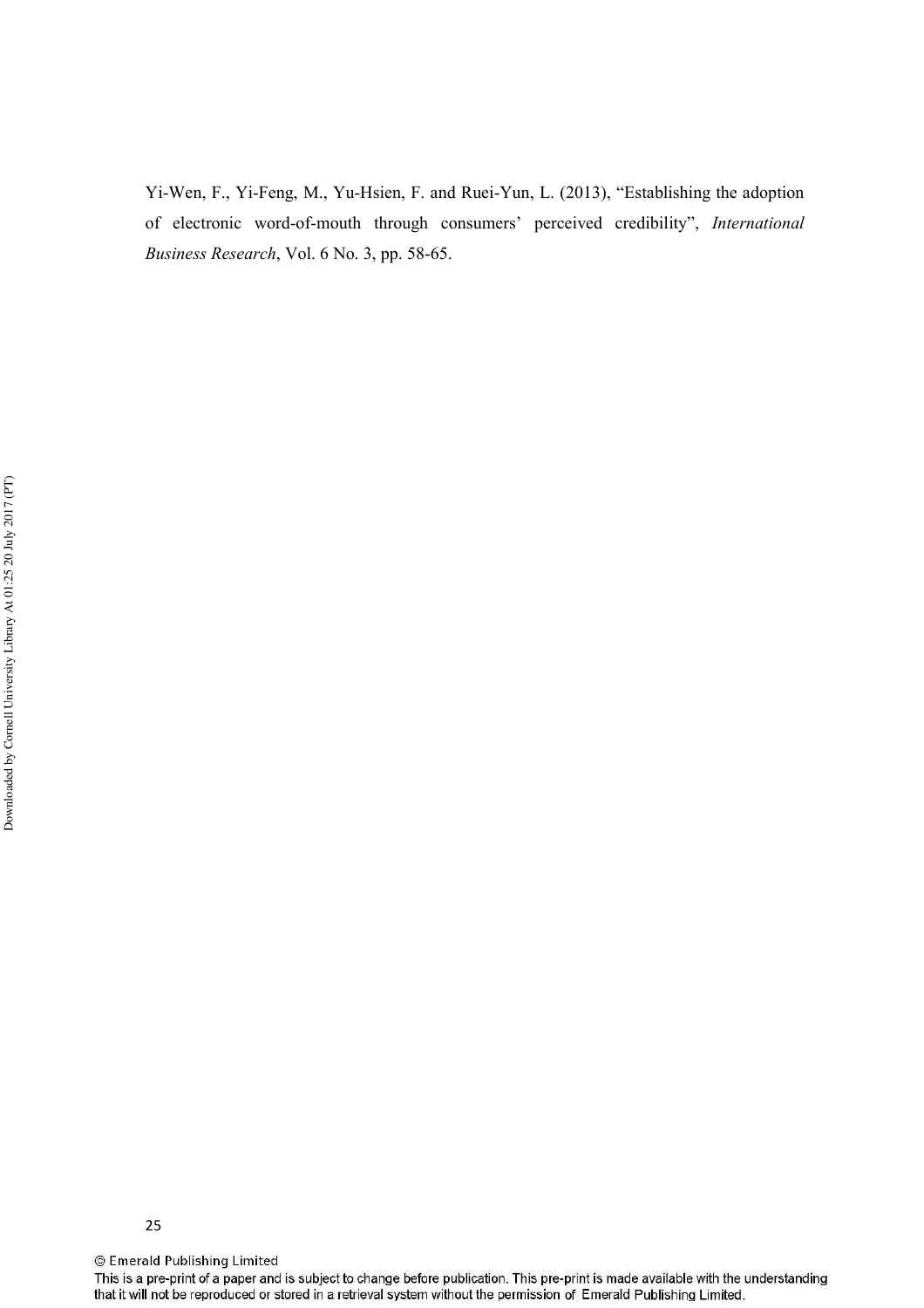# **APPENDIX A**

| Construct    | <b>Item</b>                                                                                       |  |  |  |  |  |  |  |  |
|--------------|---------------------------------------------------------------------------------------------------|--|--|--|--|--|--|--|--|
|              | I think this review is credible                                                                   |  |  |  |  |  |  |  |  |
|              | I think this review is trustworthy<br>٠                                                           |  |  |  |  |  |  |  |  |
|              | I think this review is convincing<br>٠                                                            |  |  |  |  |  |  |  |  |
| Message      | I think this review is honest                                                                     |  |  |  |  |  |  |  |  |
| credibility  | I think this review is plausible                                                                  |  |  |  |  |  |  |  |  |
|              | I think this review is questionable                                                               |  |  |  |  |  |  |  |  |
|              | I think this review is authentic                                                                  |  |  |  |  |  |  |  |  |
|              | I think this review is reasonable                                                                 |  |  |  |  |  |  |  |  |
|              | I consider the reviewer as being sincere<br>٠                                                     |  |  |  |  |  |  |  |  |
|              | I consider the reviewer as being honest<br>٠                                                      |  |  |  |  |  |  |  |  |
|              | I consider the reviewer as being trustworthy<br>٠                                                 |  |  |  |  |  |  |  |  |
| Source       | I consider the reviewer as being credible                                                         |  |  |  |  |  |  |  |  |
| credibility  | I consider the reviewer as being biased                                                           |  |  |  |  |  |  |  |  |
|              | I consider the reviewer as being reputable<br>٠                                                   |  |  |  |  |  |  |  |  |
|              | I consider the reviewer as being reliable<br>٠                                                    |  |  |  |  |  |  |  |  |
|              | I consider the reviewer as being truthful                                                         |  |  |  |  |  |  |  |  |
|              | Likelihood of sharing personal confidences with peers<br>٠                                        |  |  |  |  |  |  |  |  |
| Tie strength | Likelihood of spending some free time socializing with peers<br>٠                                 |  |  |  |  |  |  |  |  |
|              | Likelihood of performing a large favour for your peers                                            |  |  |  |  |  |  |  |  |
|              | Likelihood of peers performing a large favour for you                                             |  |  |  |  |  |  |  |  |
|              | I closely follow the suggestions of the comments in the website<br>$\bullet$                      |  |  |  |  |  |  |  |  |
| <b>AEWOM</b> | I agree with the opinion suggested in the website                                                 |  |  |  |  |  |  |  |  |
|              | I am likely to accept the comments in the website                                                 |  |  |  |  |  |  |  |  |
|              | I am influenced by the comment in the website when making a decision<br>٠                         |  |  |  |  |  |  |  |  |
| <b>FEWOM</b> | I tend to pass on information or an opinion about the products to the contacts on my<br>$\bullet$ |  |  |  |  |  |  |  |  |
|              | "friends" list on the SNS when I find it useful                                                   |  |  |  |  |  |  |  |  |

© Emerald Publishing Limited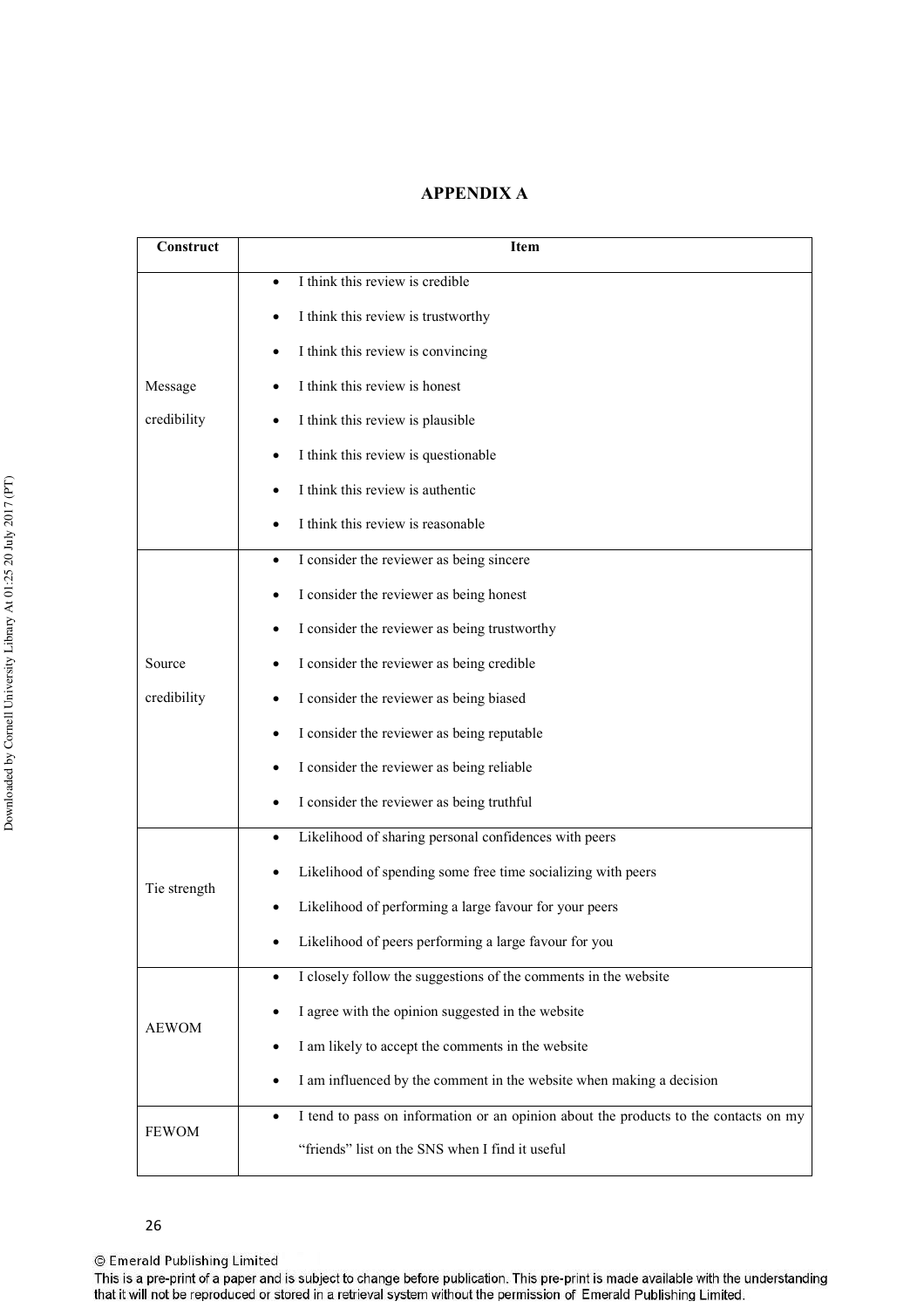|            | I am likely to pass along my contacts' comments containing information or opinions      |
|------------|-----------------------------------------------------------------------------------------|
|            | about the product that I like to other contacts                                         |
|            | When I receive product related information or an opinion from a friend, I pass it along |
|            | to my other contacts                                                                    |
|            | I am likely to pass along interesting information about products from one group of my   |
|            | contacts on my "friends" list to another.                                               |
|            | I tend to pass along positive reviews of products to other contacts                     |
|            | I pass along negative reviews on products to other contacts                             |
|            | I frequently imagine how I will achieve my hopes and aspirations<br>٠                   |
|            | In general, I am focused on achieving positive outcomes in my life                      |
|            | I often imagine myself experiencing good things that I hope will happen to me           |
| Regulatory | Overall, I am more oriented toward achieving success than preventing failure            |
| Focus      | I frequently think about how I can prevent failures in my life                          |
|            | In general, I am focused on preventing negative events in my life                       |
|            | I often imagine myself experiencing bad things that I fear might happen to me           |
|            | I am more oriented toward preventing losses than I am toward achieving gains            |

# **Biographies:**

- 1. Dr. Sabita Mahapatra is an Associate Professor in the area of Marketing. She has more than ten years of teaching and research experience. She has published and presented several papers in National and International Conferences and credited with research publications in various referred journals. She is recipient of State & National level Scholarship and UGC scholarships. She is member of various Institutional and professional bodies. Her area of interest includes Consumer Insight, Sales Management, Neuro/Emotional Marketing, Social Marketing, Qualitative Research, Services/Health Marketing.
- 2. Dr. Abhishek Mishra is an Assistant Professor in the Indian Institute of Management, Indore. He did his Ph.D. in the area of Product Design and its implications on Brand Equity from IIM Lucknow. He has publications in leading marketing journals, like Journal of Business Research, Journal of Brand Management and his research interests are in the area of New Product Development, Product and Brand Management and Fuzzy Sets and Systems.

This is a pre-print of a paper and is subject to change before publication. This pre-print is made available with the understanding that it will not be reproduced or stored in a retrieval system without the permission of Emerald Publishing Limited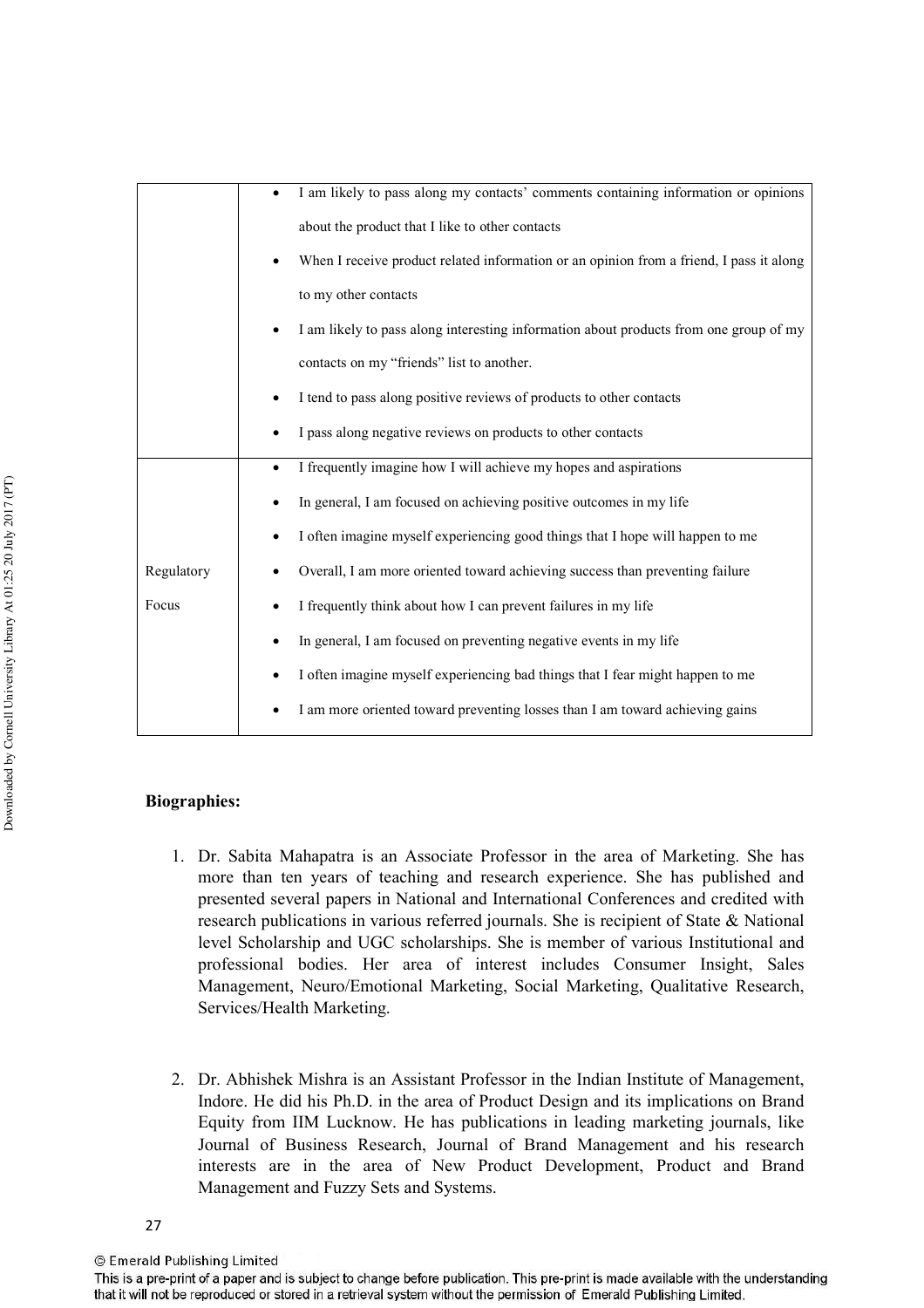| Measure             | Item            | Mean   | <b>Standard</b>  | Factor<br>Loading | Factor<br>Loading | C-alpha** | $CR**$ | AVE**  |
|---------------------|-----------------|--------|------------------|-------------------|-------------------|-----------|--------|--------|
|                     |                 |        | <b>Deviation</b> |                   |                   |           |        |        |
|                     |                 |        |                  | (PLS-SEM)         | (CBSEM)           |           |        |        |
|                     | SC <sub>1</sub> | 4.8224 | 1.41739          | 0.831             | 0.762             |           |        |        |
|                     | SC <sub>2</sub> | 4.9034 | 1.44049          | 0.788             | 0.794             |           |        |        |
|                     | SC <sub>3</sub> | 4.9003 | 1.33558          | 0.817             | 0.753             |           |        |        |
|                     | SC <sub>4</sub> | 4.8847 | 1.33550          | 0.793             | 0.791             |           | 0.9291 | 0.6212 |
| Source Credibility  | SC <sub>5</sub> | 4.7726 | 1.40801          | 0.778             | 0.689             | 0.9127    |        |        |
|                     | SC <sub>6</sub> | 4.8442 | 1.39890          | 0.792             | 0.728             |           |        |        |
|                     | SC7             | 4.9408 | 1.32273          | 0.735             | 0.766             |           |        |        |
|                     | SC <sub>8</sub> | 4.6417 | 1.50395          | 0.768             | 0.740             |           |        |        |
|                     | MC1             | 4.9034 | 1.55323          | 0.808             | 0.718             |           |        |        |
|                     | MC2             | 4.6324 | 1.58373          | 0.800             | 0.737             |           |        |        |
|                     | MC3             | 5.0187 | 1.42070          | 0.755             | 0.773             | 0.8850    | 0.9092 | 0.5592 |
| Message Credibility | MC4             | 4.9720 | 1.40840          | 0.825             | 0.813             |           |        |        |
|                     | MC5             | 4.8380 | 1.48279          | 0.685             | 0.788             |           |        |        |
|                     | MC6             | 4.9720 | 1.37244          | 0.701             | 0.653             |           |        |        |
|                     | MC7             | 4.3364 | 1.55490          | 0.558             | 0.484             |           |        |        |
|                     | MC8             | 4.4517 | 1.63888          | 0.811             | 0.637             |           |        |        |
|                     | TS1             | 4.5794 | 1.54942          | 0.867             | 0.633             |           |        |        |
| Tie Strength        | TS <sub>2</sub> | 6.1184 | 1.36645          | 0.825             | 0.764             |           |        |        |
|                     | TS3             | 5.0467 | 1.32323          | 0.744             | 0.843             | 0.8347    | 0.8901 | 0.6702 |
|                     | TS4             | 5.0000 | 1.24248          | 0.833             | 0.760             |           |        |        |
|                     | AEWOM1          | 4.9751 | 1.42500          | 0.839             | 0.790             |           |        |        |
| Acceptance of EWOM  | AEWOM 2         | 4.9907 | 1.33109          | 0.844             | 0.760             | 0.8553    | 0.9021 | 0.6973 |
|                     | AEWOM 3         | 5.0436 | 1.21371          | 0.845             | 0.786             |           |        |        |
|                     |                 |        |                  |                   |                   |           |        |        |

# Table 1: Item Descriptive and Reliability

© Emerald Publishing Limited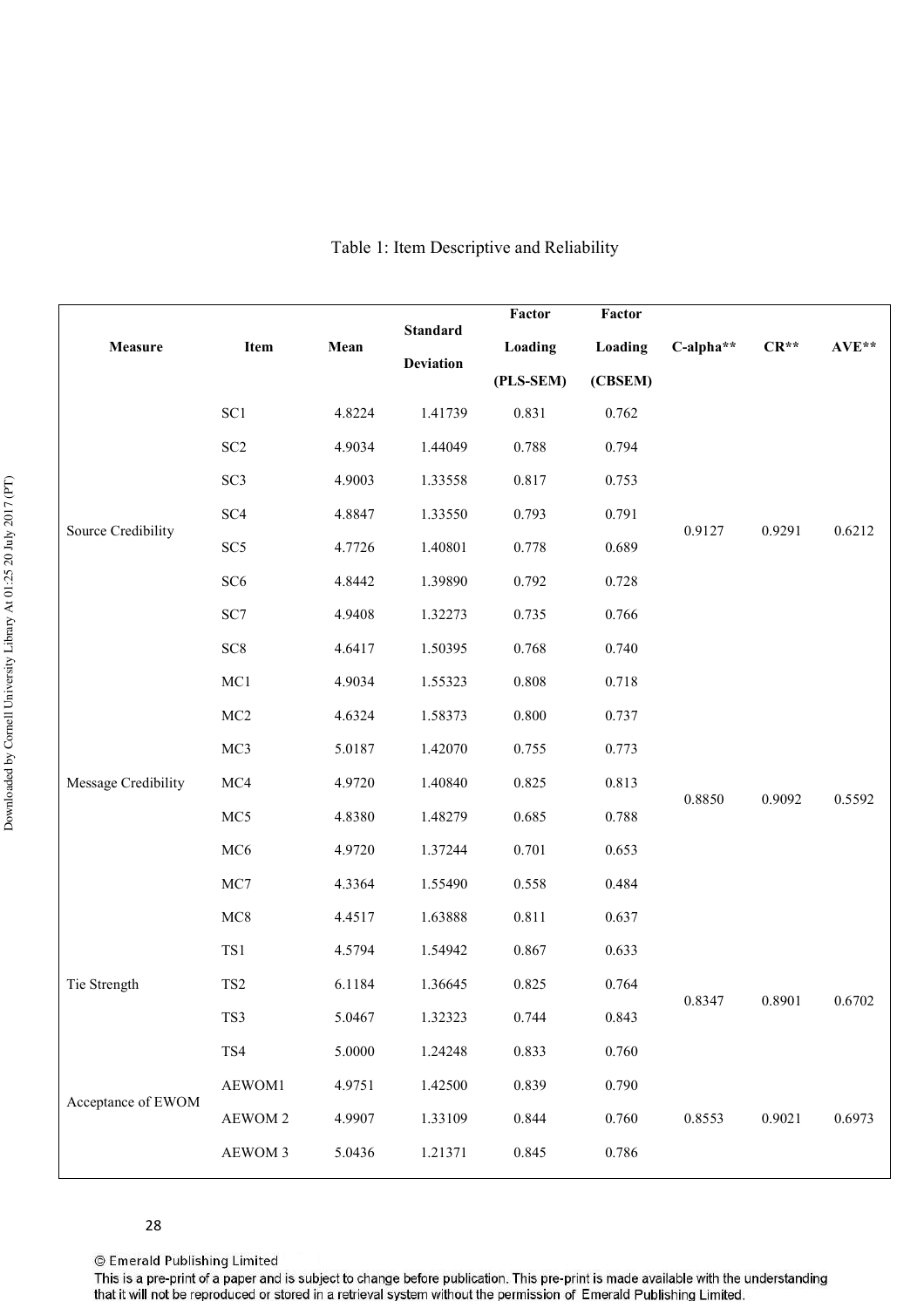|                                                                                       | <b>AEWOM4</b> | 5.0498 | 1.32193 | 0.812 | 0.751 |        |        |        |
|---------------------------------------------------------------------------------------|---------------|--------|---------|-------|-------|--------|--------|--------|
|                                                                                       | FEWOM 1       | 4.9595 | 1.36528 | 0.827 | 0.786 | 0.8969 | 0.9211 | 0.6612 |
|                                                                                       | FEWOM 2       | 5.0249 | 1.32736 | 0.822 | 0.786 |        |        |        |
| Forwarding EWOM                                                                       | FEWOM 3       | 5.0405 | 1.33050 | 0.827 | 0.790 |        |        |        |
|                                                                                       | FEWOM 4       | 5.0343 | 1.35165 | 0.809 | 0.765 |        |        |        |
|                                                                                       | FEWOM 5       | 5.0343 | 1.36545 | 0.865 | 0.833 |        |        |        |
|                                                                                       | FEWOM 6       | 4.8754 | 1.37956 | 0.723 | 0.661 |        |        |        |
| **C-alpha: Cronbach Alpha; CR: Composite Reliability; AVE: Average Variance Extracted |               |        |         |       |       |        |        |        |

29

© Emerald Publishing Limited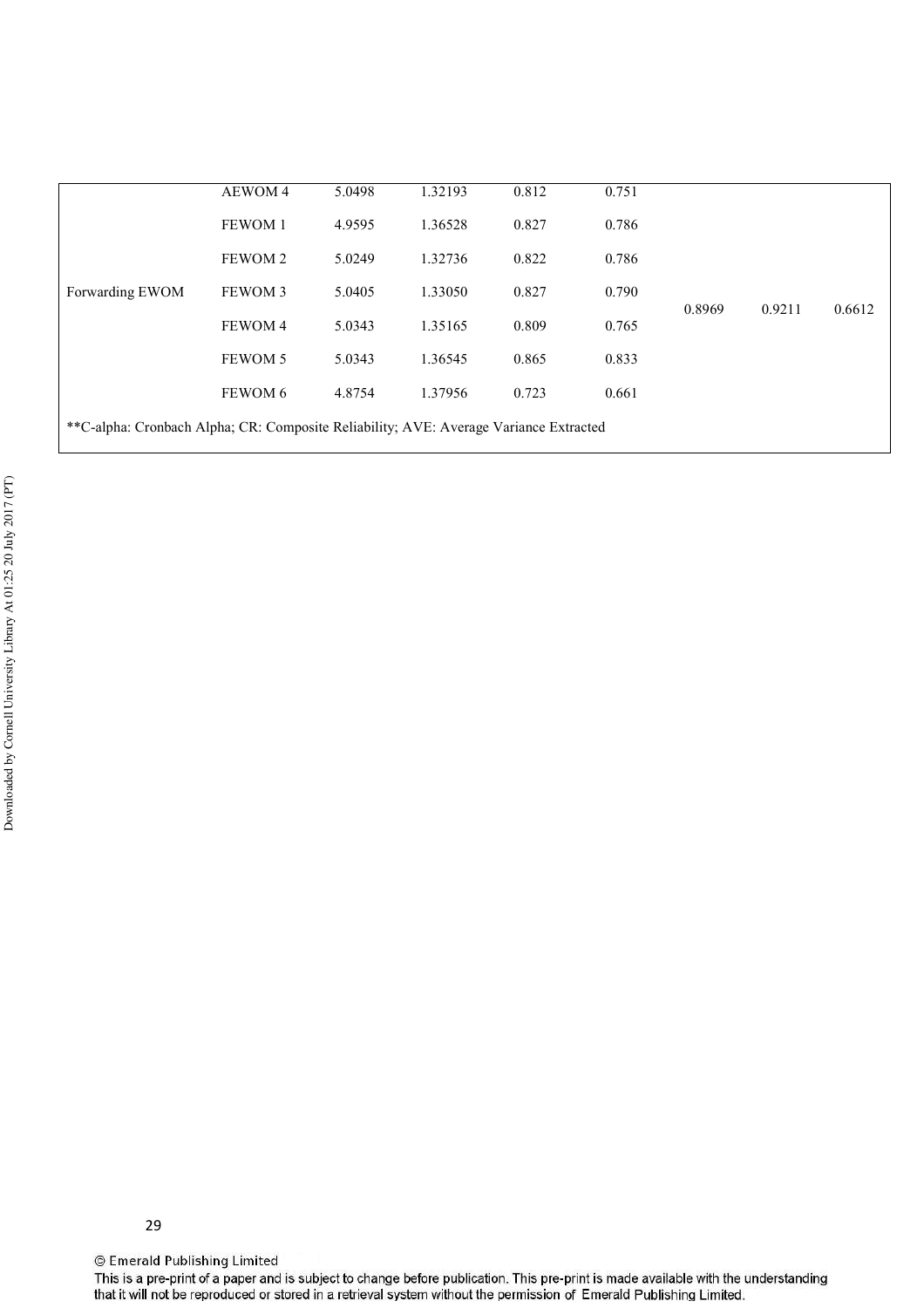| <b>Hypothesis</b>                                                                                              | Path: IV→DV                | Path via      | <b>Std. Path</b> | <b>Std. Path</b> | <b>Result</b>            |  |  |
|----------------------------------------------------------------------------------------------------------------|----------------------------|---------------|------------------|------------------|--------------------------|--|--|
|                                                                                                                |                            | <b>AEWOM</b>  | coefficient      | coefficient      |                          |  |  |
|                                                                                                                |                            |               | (PLS-SEM)        | (CBSEM)          |                          |  |  |
| H <sub>5</sub>                                                                                                 | Source Credibility         | Constrained   | $0.564**$        | $0.585**$        |                          |  |  |
|                                                                                                                | $\rightarrow$ FEWOM        | Unconstrained | $0.319**$        | $0.175*$         | <b>Partial Mediation</b> |  |  |
| H <sub>6</sub>                                                                                                 | Message                    |               |                  |                  |                          |  |  |
|                                                                                                                | Credibility $\rightarrow$  |               |                  |                  |                          |  |  |
|                                                                                                                | <b>FEWOM</b>               |               |                  |                  |                          |  |  |
| H <sub>7</sub>                                                                                                 | Tie Strength $\rightarrow$ | Constrained   | $0.591**$        | $0.807**$        |                          |  |  |
|                                                                                                                | <b>FEWOM</b>               | Unconstrained | 0.172            | 0.005            | <b>Full Mediation</b>    |  |  |
| ** Significant at 95% level of significance; + not evaluated since the path of MC to AEWOM was non-significant |                            |               |                  |                  |                          |  |  |
| rendering this mediation superfluous.                                                                          |                            |               |                  |                  |                          |  |  |

Table 2: Mediation Test Results

30

© Emerald Publishing Limited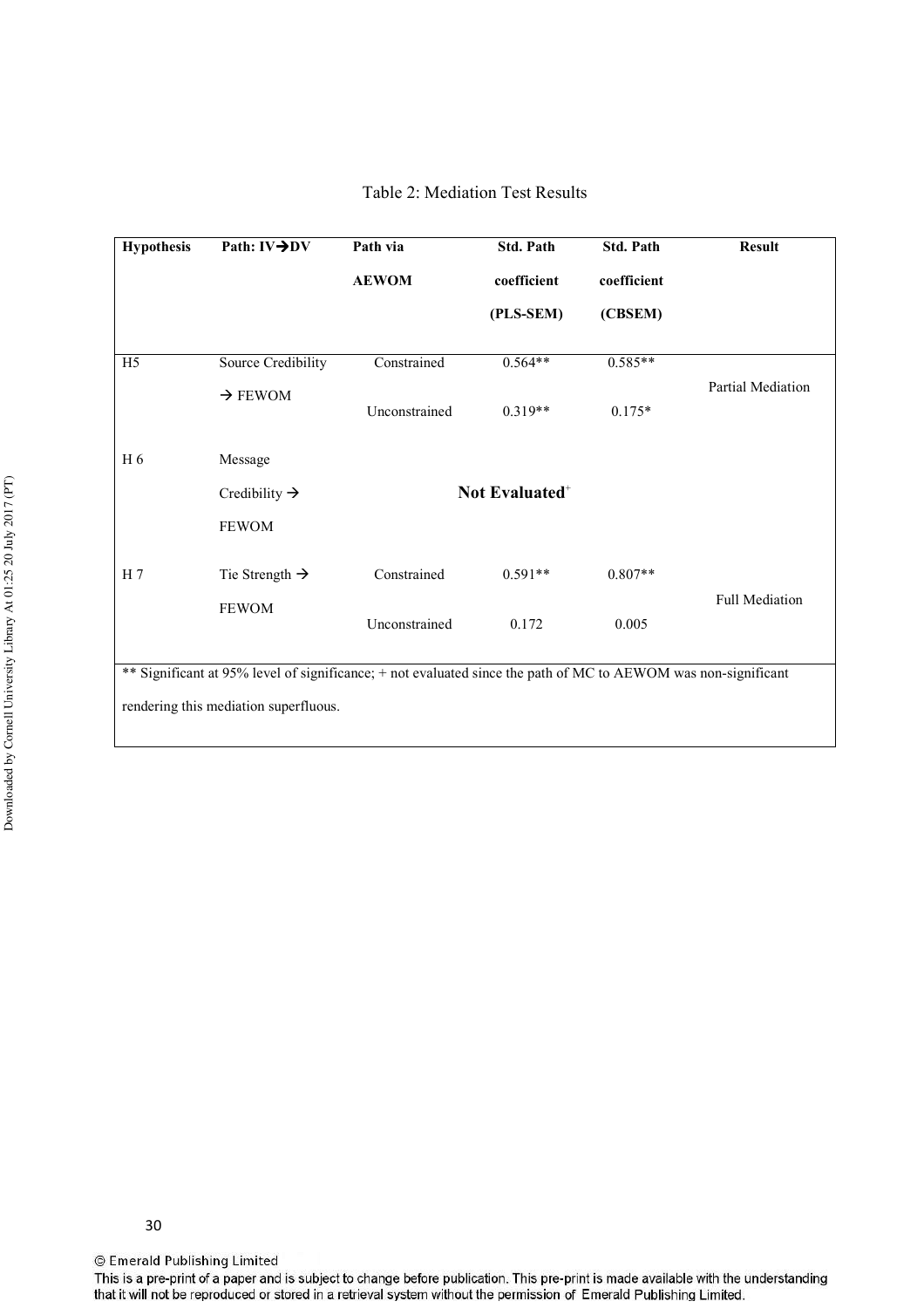Table 3: Moderator Analysis

|                                                   |                            |                      | <b>FEWOM</b>         |                      |  |  |
|---------------------------------------------------|----------------------------|----------------------|----------------------|----------------------|--|--|
| <b>Independent Variables</b>                      |                            | Model 1              | Model 2              | Model 3              |  |  |
|                                                   |                            | Standardized $\beta$ | Standardized $\beta$ | Standardized $\beta$ |  |  |
| <b>Main Effects</b>                               | Acceptance of EWOM (AEWOM) | $0.769***$           | $0.582***$           | $0.603***$           |  |  |
| <b>Moderator</b>                                  | Promotion Focus (PROF)     |                      | $0.107*$             | 0.146                |  |  |
|                                                   | Prevention Focus (PREF)    |                      | $0.213***$           | 0.191                |  |  |
| <b>Interaction</b>                                | <b>AEWOM X PROF</b>        |                      |                      | $-0.068$             |  |  |
| <b>Terms</b>                                      | <b>AEWOM X PREF</b>        |                      |                      | 0.035                |  |  |
| $\mathbb{R}^2$                                    |                            | 0.591                | 0.643                | 0.644                |  |  |
| Adjusted $R^2$                                    |                            | 0.590                | 0.640                | 0.638                |  |  |
| F Change                                          |                            | 460.911***           | 23.339***            | 0.029                |  |  |
| $\Delta$ R <sup>2</sup>                           |                            | 0.591                | 0.052                | 0.000                |  |  |
| Note: Significance - *p<0.05,**p<0.01, ***p<0.001 |                            |                      |                      |                      |  |  |

31

© Emerald Publishing Limited